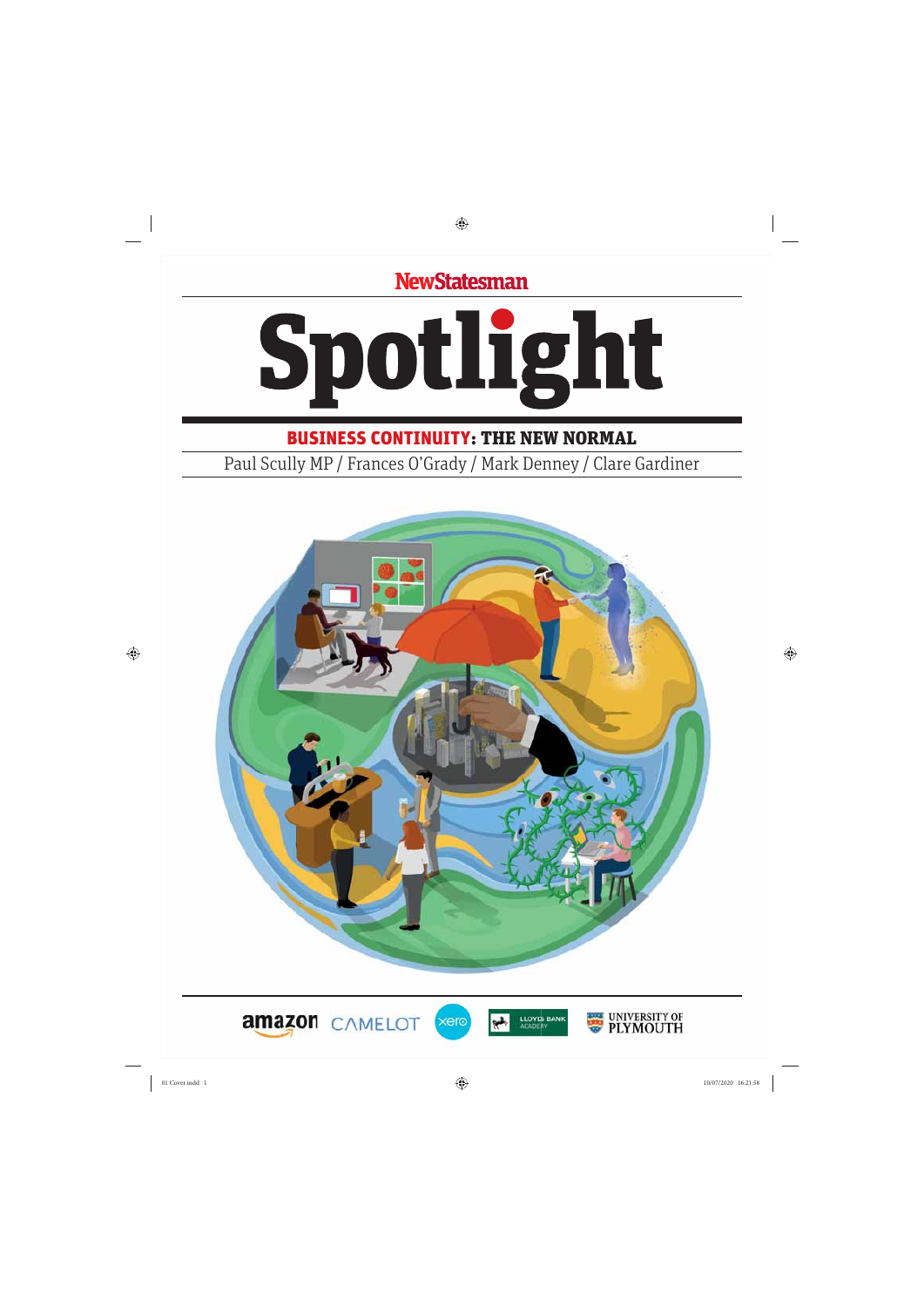

# Emerging Threats

Work in tech? Get a fast weekly briefing on cyber security, government and business in your inbox every Wednesday morning.



Featuring: **Cyber security news, features and analysis Special briefings on major attacks Job opportunities and government contracts**

tech.newstatesman.com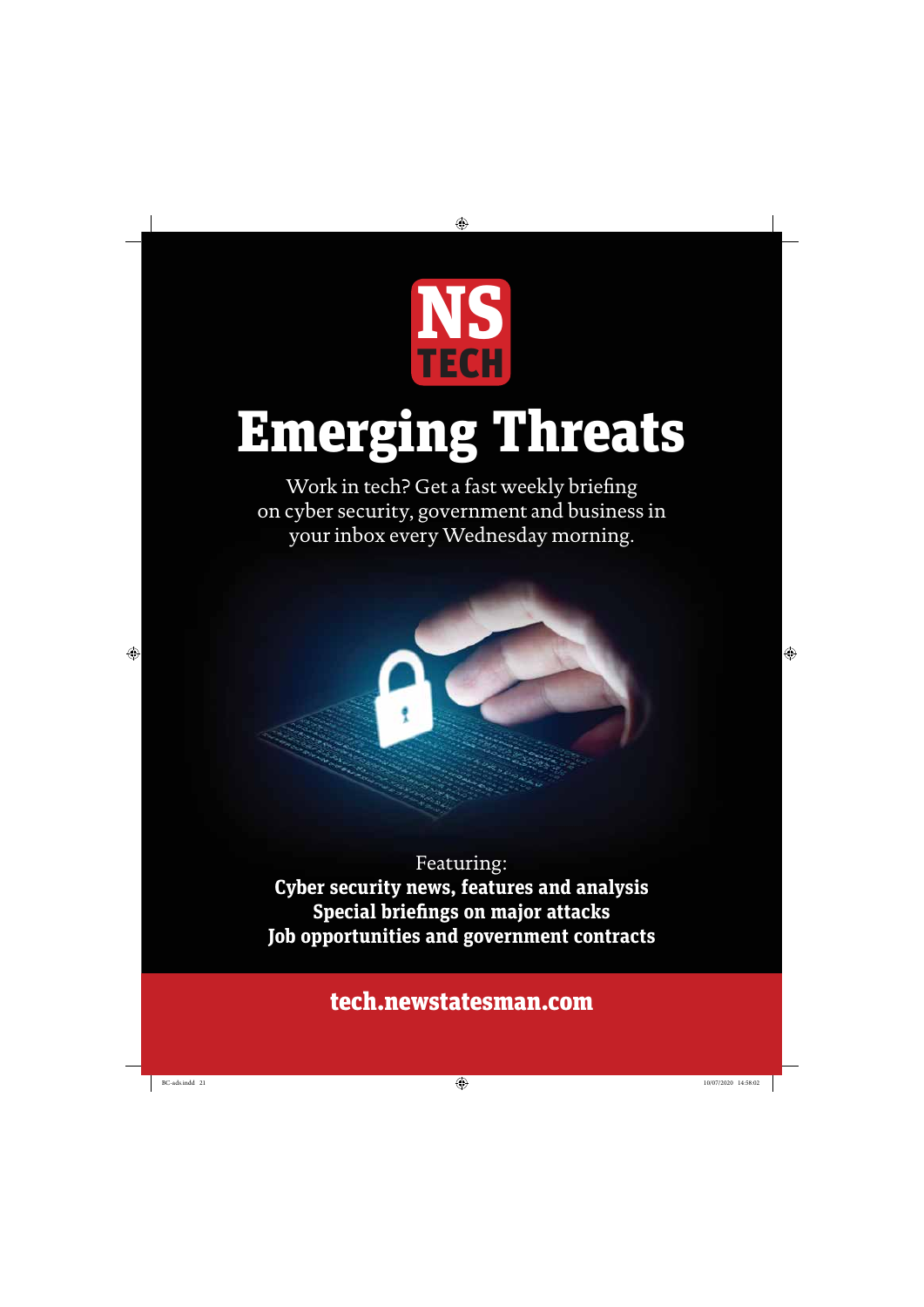### A flexible response to the crisis



**Our A July, while people across England were readying themselves to go out** for "Super Saturday", there was one part of the country that was staying decidedly more sober. At the end of June, Health Secretary Matt Hancock for "Super Saturday", there was one part of the country that was staying had urged residents of Leicester to "stay at home as much as you can". The area had 135 cases of the coronavirus per 100,000 people, three times as many as the next highest city.

 Not only were bars, restaurants and hairdressers to remain shut, non-essential shops that had been allowed to reopen in the Midlands city on 15 June were ordered to close again. On 2 July, local schools also closed to all but vulnerable children and key workers' families. An announcement on whether the UK's first full local lockdown will continue is expected on 18 July.

The UK is not alone in taking this approach. Localised lockdowns have been imposed as far afield as Australia, and as close to home as Germany, in a bid to contain Covid-19 and get struggling economies back on their feet. But for companies and their staff, this creates impossible uncertainty. The climate is tough as it is, but how can you build back at all, let alone better, if you don't know for certain that you will be able to operate?

Following Rishi Sunak's recent summer statement, shadow chancellor Anneliese Dodds suggested a potential solution: flexible furlough. The job retention scheme, which is due to be wound up in October, has spent £27.4bn supporting 9.4 million jobs to date in the UK. "We need a strategy for the scheme to become more flexible, so it can support those businesses forced to close again because of additional localised lockdowns," Dodds said in parliament. "There is still time to avoid additional floods of redundancy notices."

Such flexibility would ensure longer-term support for hard-hit sectors of the economy, as well as geographic areas seeing spikes of the disease. It would enable businesses to plan ahead. For those able to work from home, flexibility has been the byword of the coronavirus era. For many firms, whether shifting to online services or takeaway pints, the ability to be flexible has helped them weather the economic storm. The government should respond in kind.  $\bullet$ 

#### **4 / Paul Scully MP**

The Minister for Small Business on the government's plans for economic recovery

#### **8/ Frances O'Grady**

The general secretary of the Trades Union Congress on positive flexibility

#### **12 / New normal, old divides?**

The numbers behind the UK's homeworking revolution

#### **14 / Mark Denney**

HMRC's chief digital and information officer on the tech behind the furlough scheme

#### **17/ Beyond Zoom**

How the next generation of tech will change the virtual office

#### **20/ Post-pandemic pubs**

Why the food and drink sector needs proactive policymaking as venues reopen

#### **23 / Clare Gardiner**

The NCSC's director for national resilience on the cyber risks of remote working

#### **NewStatesman**

Standard House 12-13 Essex Street London, WC<sub>2</sub>R<sub>3</sub>AA Subscription inquiries: digital.subscriptions@ newstatesman.co.uk

*Commercial Director* Dominic Rae

*Account Managers* Jugal Lalsodagar Cyrus Ramezani

*Special Projects Editor* Alona Ferber

*Special Projects Writers* Jonny Ball Rohan Banerjee Samir Jeraj

*Design and Production* Emily Black

*Cover illustration* Sam Falconer



First published as a supplement to the *New Statesman* of 17 July 2020. ©New Statesman Ltd. All rights reserved. Registered as a newspaper in the UK and US. The paper in this magazine is sourced from sustainable forests, responsibly

managed to strict environmental, social and economic standards. The manufacturing mills have both FSC and PEFC certification and also ISO9001 and ISO14001 accreditation. **This supplement can be downloaded from: newstatesman.com/page/supplements**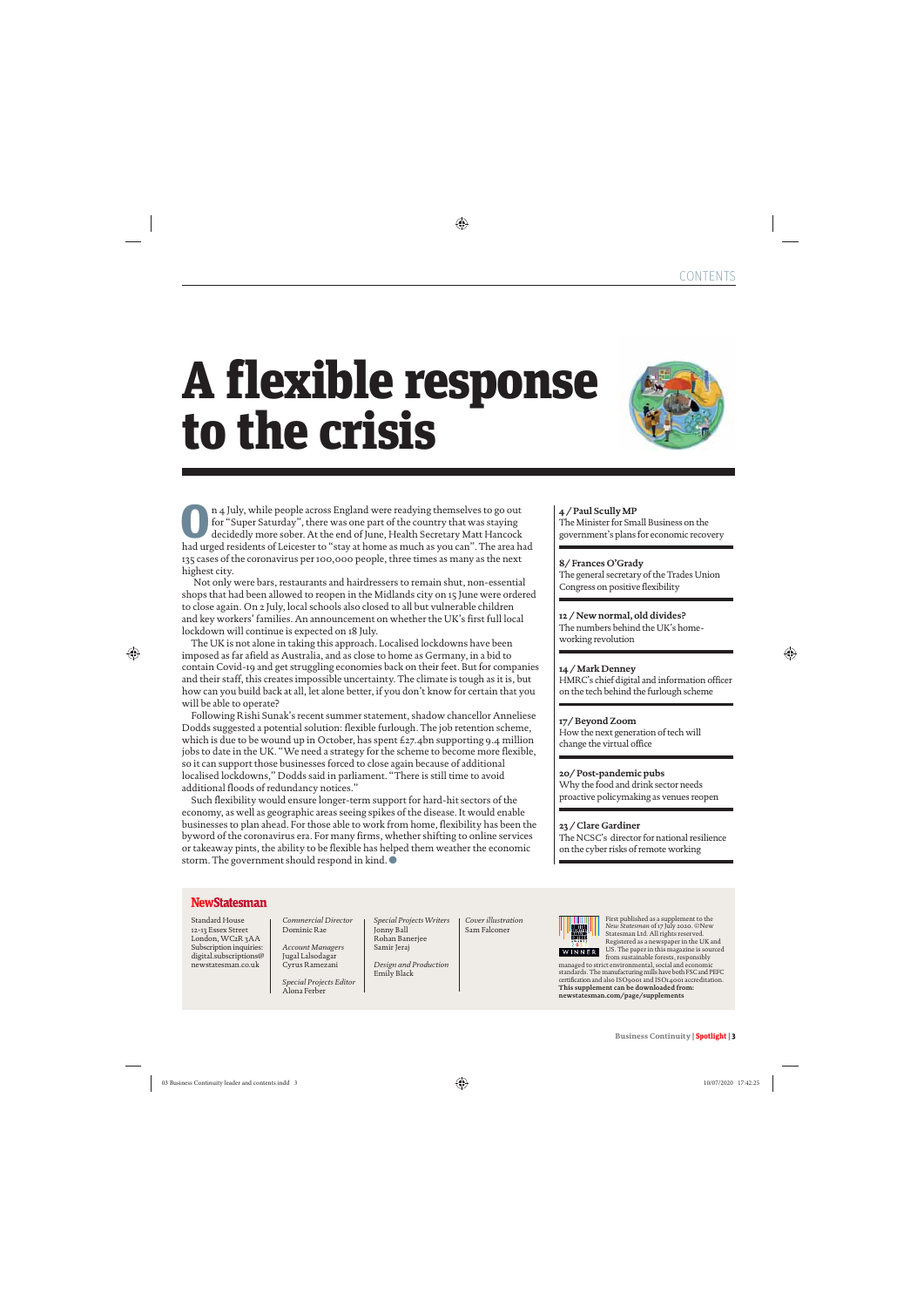# Restarting Britain's economic engines is about more than just recovery



### **Paul Scully, Minister for Small Business, on the government's post-Covid plan for SMEs**

s we begin to recover our way of<br>life from the devastating effects<br>of coronavirus, it is vital that we<br>get Britain's economic engines fring life from the devastating effects of coronavirus, it is vital that we get Britain's economic engines firing once again. I know that many businesses are still focused on surviving the crisis, and we will continue to give them every support we can. Already, vast swathes of the economy have started to reopen again under government guidelines to make workplaces safe, giving those people who cannot work from home during the coronavirus pandemic confidence to go back to work. We are also supporting millions of businesses by reducing the VAT rate to 5 per cent for accommodation, attractions and the hospitality sector and launching the Eat Out to Help Out scheme to encourage consumer demand at establishments including restaurants, cafés and pubs. Britain will bounce back, and we in

government stand right behind the companies and the workers that are helping the country reopen for business.

The Prime Minister has been clear that we are not only committed to defeating this virus, but to using this as an opportunity to build back better, greener and faster. In recovering from this crisis, we do not just want to keep the economy ticking over. This government was elected with ambitious plans for the economy – ambitions which remain firmly in place. The UK's recovery from this crisis will now be about securing people's livelihoods for the long term, by doubling down on uniting and levelling up, infrastructure and technology, education and building the platform that business needs for growth. These changes will make life better for people and businesses and unleash Britain's potential.

As Small Business Minister, I speak to companies from across the country every day about the challenges they face, their aspirations for growth and the support they need from government to get there. It is no exaggeration to say that small businesses power our economy and our communities. From boat operators in the south-west of England to whisky distilleries in the Highlands of Scotland, it's crucial that the UK's small and medium-sized enterprises are at the heart of our economic revival.

At the start of this crisis, we took the difficult but necessary step of asking a huge number of businesses to close to slow the spread of coronavirus, protect the NHS and save lives. We recognised the scale of the challenge facing business owners and their staff and have stood by them and their workers. That is why we put in place an extensive package of support for business, including grants and loans for small businesses, a business rates holiday, the job retention scheme, and support for the self-employed.

Throughout this crisis, I have admired the resilience shown by British entrepreneurs. Businesses have adapted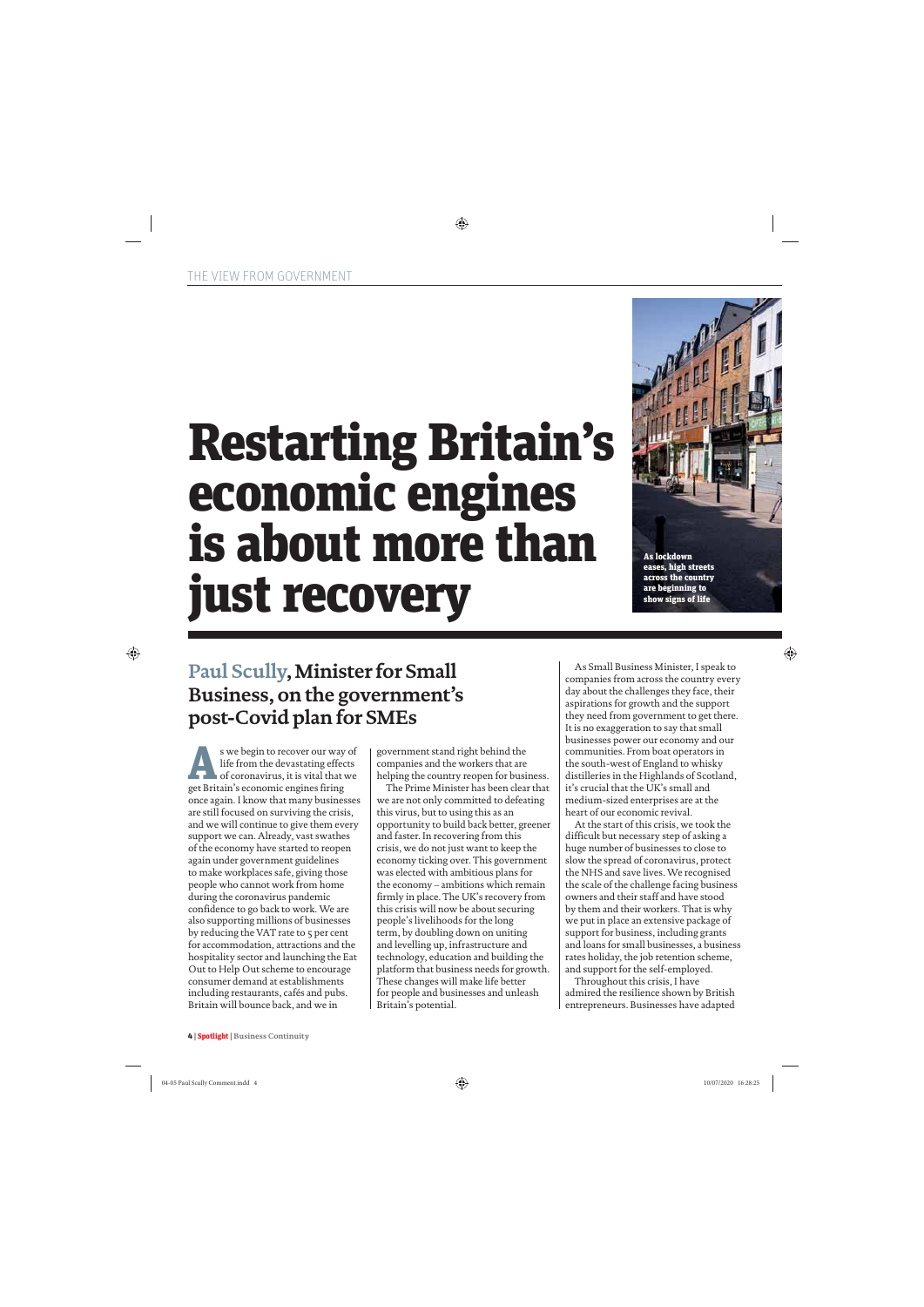



### This is an opportunity to build back better

the way they work and interact with their customers in all sorts of unique ways. We have all seen local pubs and restaurants temporarily converting into takeaways, and businesses like Popcorn Shed, which had previously sold gourmet popcorn only to retailers and venues such as cinemas, opening themselves up directly to consumers, marketing their product to people craving quality popcorn at home.

I am excited to see how our businesses can channel this energy once this crisis is over. That entrepreneurial spirit must continue, and we are creating the right conditions for innovative ideas to thrive. We have ambitious plans for the economy, including boosting opportunity and productivity, making Britain the best place in the world to start and grow a business. That means reviewing the costs that are placed on firms, and any common obstacles stunting their growth. It also means backing entrepreneurs from all walks of life at every stage of their business journey.

We are already supporting a diverse range of start-ups and business owners across the country. While the government-owned British Business Bank has done fantastic work on emergency loans for businesses of all sizes affected by the virus, it also runs programmes like Start Up Loans, which give ambitious and creative people, who might otherwise struggle to get funding from a bank, the start they need to launch a company. I'm proud to say that, since they were established in 2012, Start Up Loans have provided 40 per cent of their funding to women, 22 per cent to entrepreneurs from a BAME background and 36 per cent to people who had previously been unemployed. We can do better still, by helping more entrepreneurs get the capital they need to flourish.

The British Business Bank has also launched Bounce Back Loans to relieve pressure on cash flow for smaller businesses. These loans of up to £50,000 are delivered at speed and come with a 100 per cent government guarantee and interest payments covered by the

government for the first 12 months. The intention here is not just a quick fix for the economy. It is about giving investors and businesses the security they need to keep money flowing, while finding creative ways to plan ahead. Meanwhile, the Future Fund supports innovative companies which rely on equity investment. It matches funding delivered by private investors to early stage businesses, on terms that protect the UK taxpayer, ensuring that the cutting-edge companies of the future can continue to lead the field through these unprecedented times.

The scale and speed at which we have been able to stand behind our businesses shows that by working together, government and industry can unleash the potential of business as we recover the economy. To spearhead these efforts, my colleague Alok Sharma, the Business Secretary, has been chairing meetings of new recovery roundtables, bringing together businesses, trade groups and academics to ensure we have the right opportunities in place for growth across the country over the next 18 months and beyond. These roundtables have covered all bases, from how to level up economic performance across the UK, to skills and apprenticeships, and to how best to use COP26, which takes place in Glasgow in November 2021, to capturing opportunities from tackling climate change. We are working with business to see how best we can support a green and resilient recovery and ensure the UK is leading the development of the industries of the future.

This pandemic has been challenging for many firms, but there are some positive signs for the long-term future of UK business. By being flexible and showing that entrepreneurial spirit for which Britain is renowned, many businesses have been able to adopt new technology, expand their offering and even attract new customers. We must ensure that these efforts are not wasted and our recovery from this crisis moves us towards the resilient, sustainable and innovative economy which this government is determined to build.  $\bullet$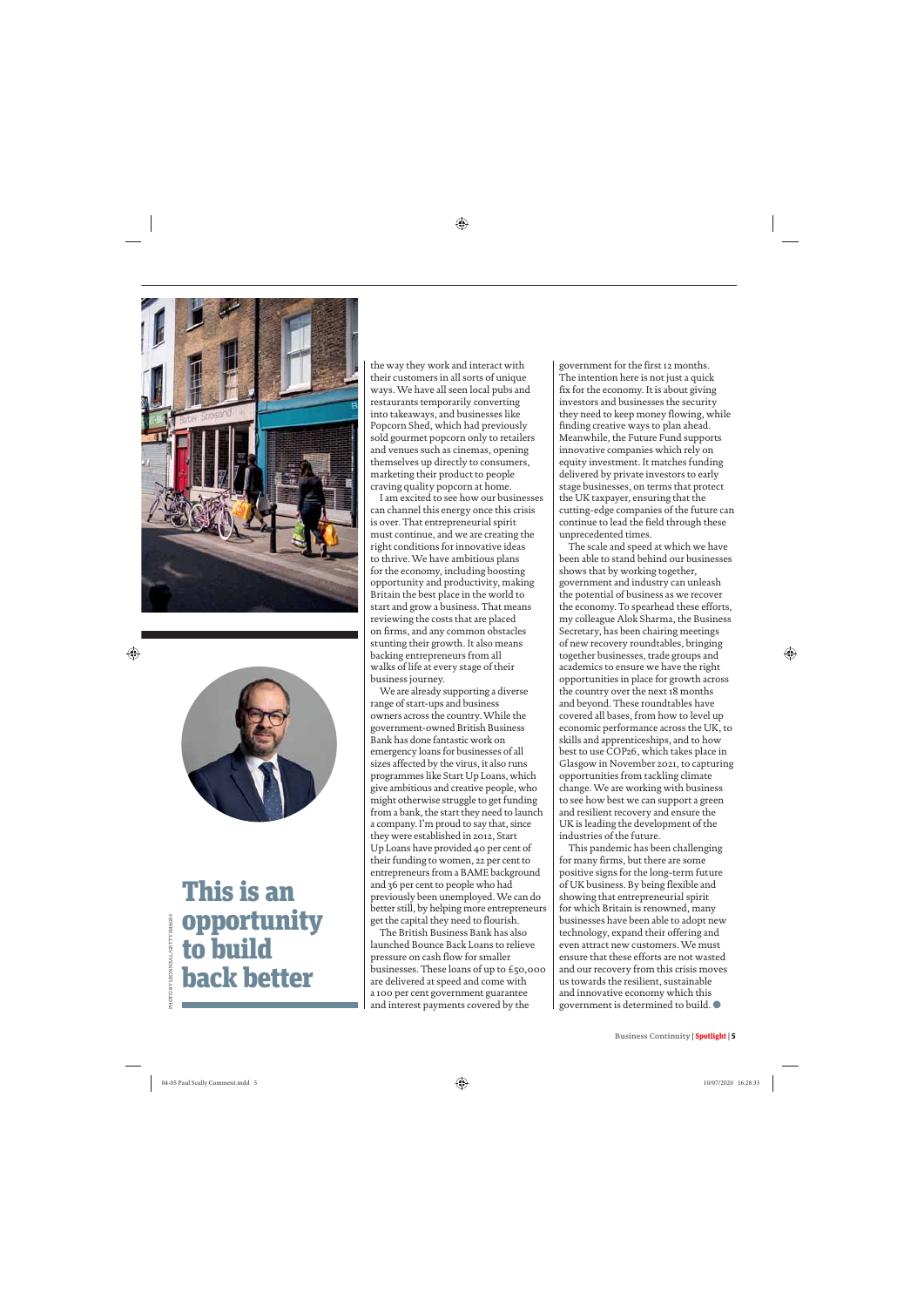# Can Covid-19 be a catalyst for digital change?

Technology's role in supporting businesses has evolved in the fight against the pandemic, says Nick Williams, deputy group transformation director at Lloyds Banking Group

IN ASSOCIATION WITH



The coronavirus pandemic<br>has shone a spotlight on t<br>importance of tech enable has shone a spotlight on the importance of tech enablement in the UK with so many businesses forced to pause, close their doors and adapt to working remotely. We have seen an unprecedented acceleration of digital transformation and tech adoption. There have been huge changes to working practices, how businesses are managed, and how consumers are using digital to stay connected.

Since March, we've seen cross-sector digitisation like never before. From virtual medical appointments, to the huge increases in food delivery services from retailers across the country and the pivot from schools to online learning and digital classrooms, the scale of transformation has been huge.



More now needs to be done to unlock the potential that digital solutions have for businesses, and employees' wellbeing, engagement and personal lives.

With businesses reacting to government guidelines, 49.2 per cent of us were working from home during April 2020, compared with just over five per cent during 2019. In a short survey completed by Lloyds Bank during lockdown, 78 per cent of people agreed that the Covid-19 pandemic has escalated the need for digital skills and 80 per cent agree that using technology has been a vital support to them. Positively, over half of people agreed that they will continue to boost their digital skills after the pandemic. Employers can take this opportunity to focus on a renewed appetite to increase workplace skills, ensuring their employees have the right tools and knowledge to be productive.

Businesses are undoubtedly facing a range of Covid-19 related challenges, and while tech adoption is not the silver bullet to success, it will play a central role. Combining the right skills with the right technology will unlock huge productivity gains for small businesses;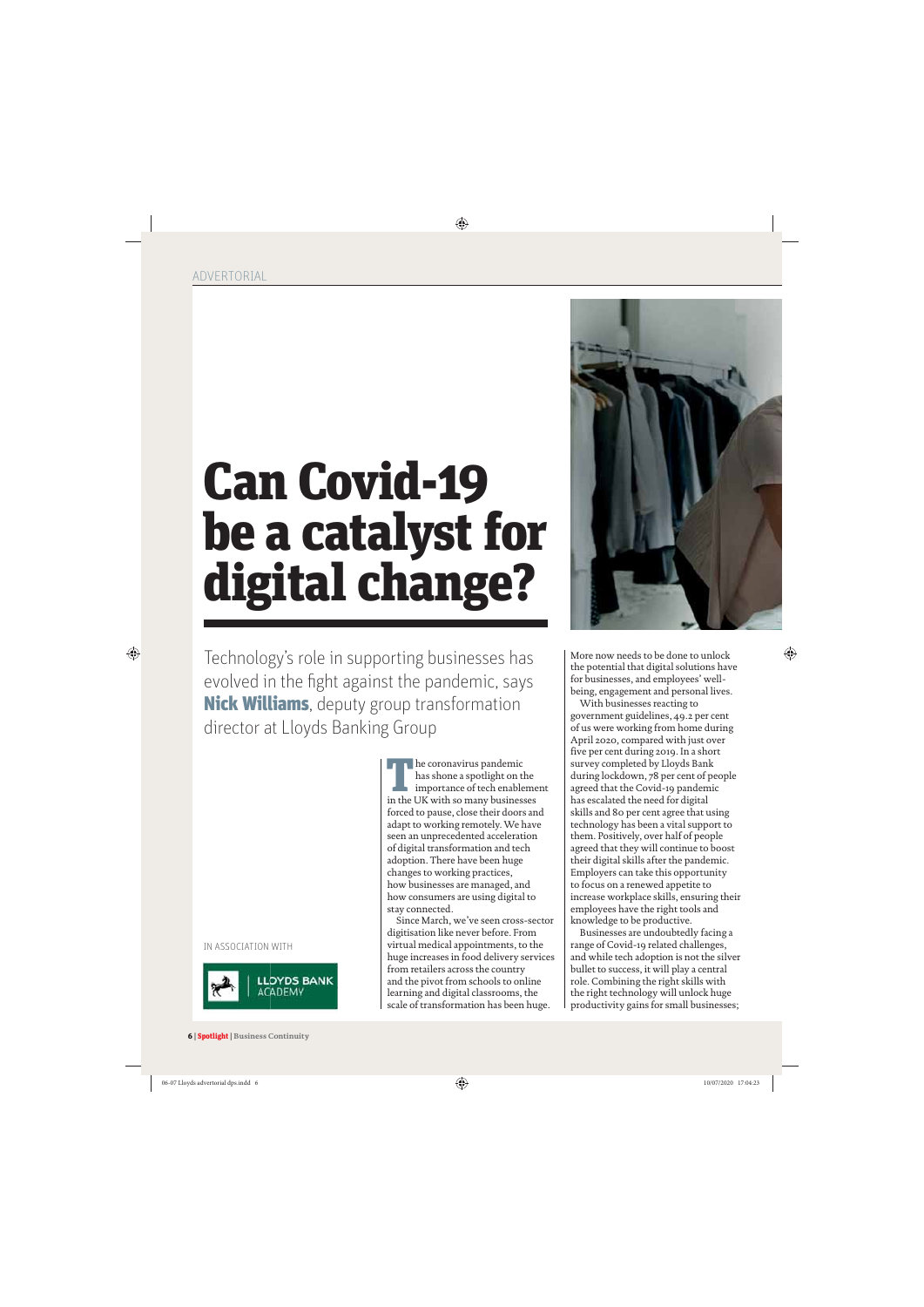

and these benefits can't be ignored.

Technology is one of the most powerful tools available to improve a business not just for its own growth, but also to power us through the post Covid-19 economic recovery. Supporting businesses to thrive beyond the pandemic, technology can unlock scalable growth, increase process efficiency and ultimately improve profitability. By going local to go national, and giving small businesses across the country the skills and the tools they need, all businesses can understand how they can access or make the most out of digital. The digitally mature firms and those investing in their digital strategies have the opportunity to build back better and truly unlock the benefits of digital.

#### Back-office benefits

The Lloyds Bank Business Digital Index report has been measuring the digital capability of businesses and charities for the last six years, and it repeatedly finds that those organisations with the full toolkit of digital skills are able to realise very real benefits – including the ability to work flexibly.

The Index identifies six Essential Digital Skills for organisations: communicating, creating, managing information, problem solving, transacting and operating securely online. Businesses lacking these six skills are nearly two and a half times more likely to close in the next two years. But firms using cloud-based IT systems, online accounting software and digital training tools had £262,000 higher turnover than those that didn't, more than double the £103,000 gap seen the year before.

The coronavirus lockdown and the ensuing changes should be a wake-up call for those businesses whose lack

### Moving online offers limitless opportunities

of digital know-how means they have found themselves struggling to operate efficiently with staff working from home or without customers coming through the door.

#### Build back better

We want to level the playing field by making it easy for organisations of all sizes to access all the opportunities that a modern digital business enjoys.

With that in mind, Lloyds Bank is working with partners including the Be the Business, Google Digital Garage, Digital Boost and FutureDotNow to help businesses upskill to achieve all the benefits that digital technology can offer. The Lloyds Bank Academy provides free online digital skills training for individuals, charities and businesses. Organisations can sign up for a selection of free interactive webinars on a range of topics, designed to help you and your colleagues communicate, collaborate, survive and thrive online.

Everyone is welcome, especially those organisations that are facing a skills shortage, and we're also hosting online networking events where firms can virtually meet to share their experiences and advice. We know while technology can lead to productivity and innovation – connecting as people in a virtually face-to-face space at times of challenge is invaluable. This is also why we are creating regional and localised sessions alongside national opportunities. We want to be by the side of business to help British businesses recover today and tomorrow. $\bullet$ 

*To find out more about what's on offer, including a range of online learning resources on everything from using social media to protecting a business from fraud, visit:* 

*lloydsbankacademy.com Read the latest UK Business Digital Index here: lloydsbank.com/ businessdigitalindex and for the Consumer equivalent launched May 2020 read here: lloydsbank.com/consumerdigitalindex*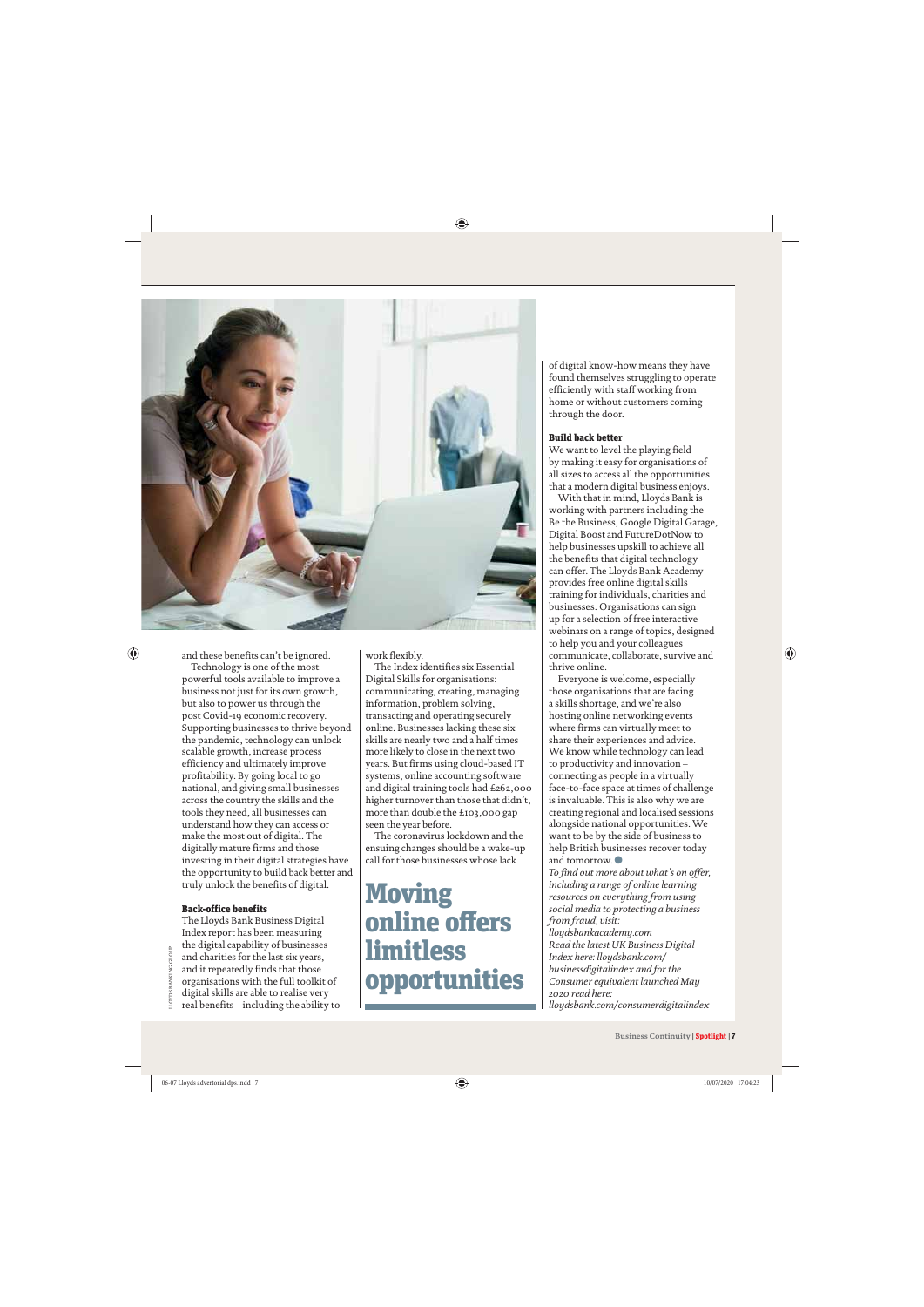**Post-Covid, employers won't have a good reason to say no to flexibility, says TUC general secretary Frances O'Grady. Interview by Alona Ferber**

### "You can't put that demand back in its box"



When Frances O'Grady was rising<br>through the ranks of the labour<br>movement as a single mother,<br>one of the things she wanted most in through the ranks of the labour one of the things she wanted most in the world was flexibility. Raising two kids on her own, even working remotely just occasionally, would have made all the difference.

"It would have just taken the pressure off, especially when you are at that stage of little kids or they are teething or sleepless nights", the general secretary of the Trades Union Congress (TUC) told me in a phone call as the government was starting to ease lockdown.

Fast-forward to 2020 and many workers have more flexibility than ever. When the UK entered lockdown in March, millions found themselves off the commute and at a virtual office desk (see our feature on pp.12-13). The TUC decamped then, too. O'Grady, the first female general secretary in the organisation's 152-year history, has been working with her laptop and iPad propped up on the kitchen table of her

London home, where she lives with her two now grown up children.

O'Grady, herself the youngest of five siblings, comes from a family with a trade union tradition. Her father was a shop steward at the Leyland car plant in Cowley, the site of major industrial unrest. Her grandfather was a founding member of the Irish Transport and General Workers Union. Her mother worked in a shop and later became an NHS ward clerk. In 1994 O'Grady joined the TUC as a campaigns officer. By 2013 she was elected unopposed to lead the body that represents 48 unions.

Over the years she has campaigned,

Flexibility in hours boosts productivity

among other things, for fair pay and equal rights for part-timers. O'Grady is a big believer in "positive flexibility". Not the dark side of the gig economy and zero hours contracts, but a "two-way street" that fosters work-life balance. It is "critically human to be able to work in a flexible way that fits your caring responsibilities," she says.

For employers, this is a matter of enlightened self-interest. The evidence points to flexible working boosting productivity. A 2018 report by HSBC, for instance, found that 89 per cent of tech sector workers were motivated by flexibility to be more productive. Eighteen per cent said poor work-life balance was why they left their last job.

Last year, the TUC joined the "Flex for All" campaign to push for flexibility – whether through part-time, homeworking, or job shares – to be a legal right from day one of a job. According to TUC polling from 2019, in normal non-pandemic times one in three requests for flexible working were turned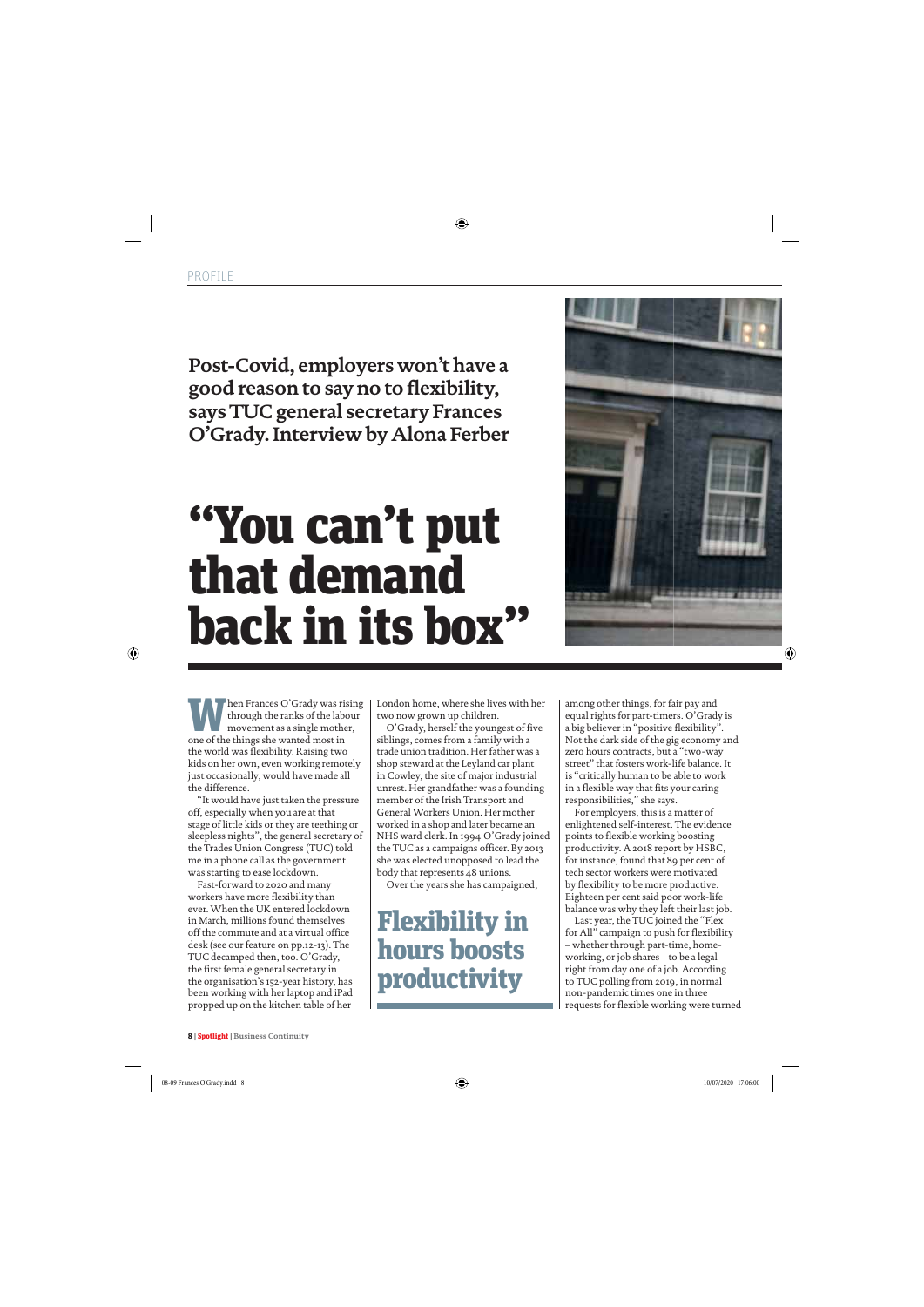

down. Nearly two-thirds of workingclass jobs didn't have flexi-time as an option.

The pandemic has certainly proved that businesses can survive flexibility, and it will be much harder for employers to say no to such requests in the future. "I don't think you can put that demand back in its box," says O'Grady. But the mass home-working experiment has also been fraught for many, a cocktail of atomisation and loneliness, with some struggling between work and childcare. Digital access to jobs 24/7 in our living spaces, notes O'Grady, has blurred worklife boundaries.

For her, the novelty has well and truly worn off. "I love having time with family but for me there isn't a substitute for some face-to-face contact that isn't mediated through a screen," she says.

And that is for those lucky enough to be able to work from home, reducing their risk of catching or spreading Covid-19. "It does feel like a tale of two countries, doesn't it, when you've

got half the country still going to work and very often scared and then half of the country being serviced by supermarket deliveries.

"The idea that we are all in it together has been well and truly shot down hasn't it?" The "front line" that kept the country running through lockdown was "much more likely to involve traditionally working-class jobs or new working-class jobs", such as supermarket staff, care workers and delivery drivers.

"It's exposed those class lines and gender lines and indeed as we know race lines as well, and with very real

### We can't afford to lose more decent jobs

health risk consequences", she says. The hiatus in childcare has been a major issue. Research indicates that women have spent more hours doing childcare and housework than men, and also that mothers are more likely to have been furloughed or lost their jobs. In June, the TUC published a report warning that if the government doesn't bail out the childcare sector, women could be forced out of the workplace.

O'Grady has campaigned for improvements to women's working lives throughout her career. "There is massive unfinished business on equal pay" she says, but also on equal value. "Why is it that a nursery worker is seen as so less valuable than a car mechanic, without offending car mechanics? What is going on when jobs that are predominantly female jobs are still seen as so less valuable [than] jobs dominated by men?"

Coronavirus has highlighted the corrosive effects of austerity, she says, particularly in regards to the "fragility of our social care system… It shouldn't take a pandemic for people to cherish our social care workforce".

How does she rate the government on its support for workers during the crisis? "The furlough scheme was obviously something we rolled up our sleeves on, and we were pleased that for the first time in this country we got a scheme that was about putting money in workers pockets and protecting their jobs as the best way to ensure that, as and when we do emerge from the crisis, we are in a better position to rebuild. But overall I want to hear the government admit that we can't go back to business as usual, that we must have a new deal for workers and that austerity was a terrible mistake with a massive human price tag attached."

And what does she make of the summer statement? Chancellor Rishi Sunak must "target support on protecting jobs in manufacturing and aviation, and on the high street," she told me in an email last week. "Good companies are in trouble and need support to survive. We need to work our way out of this crisis and we can't afford to lose any more decent jobs."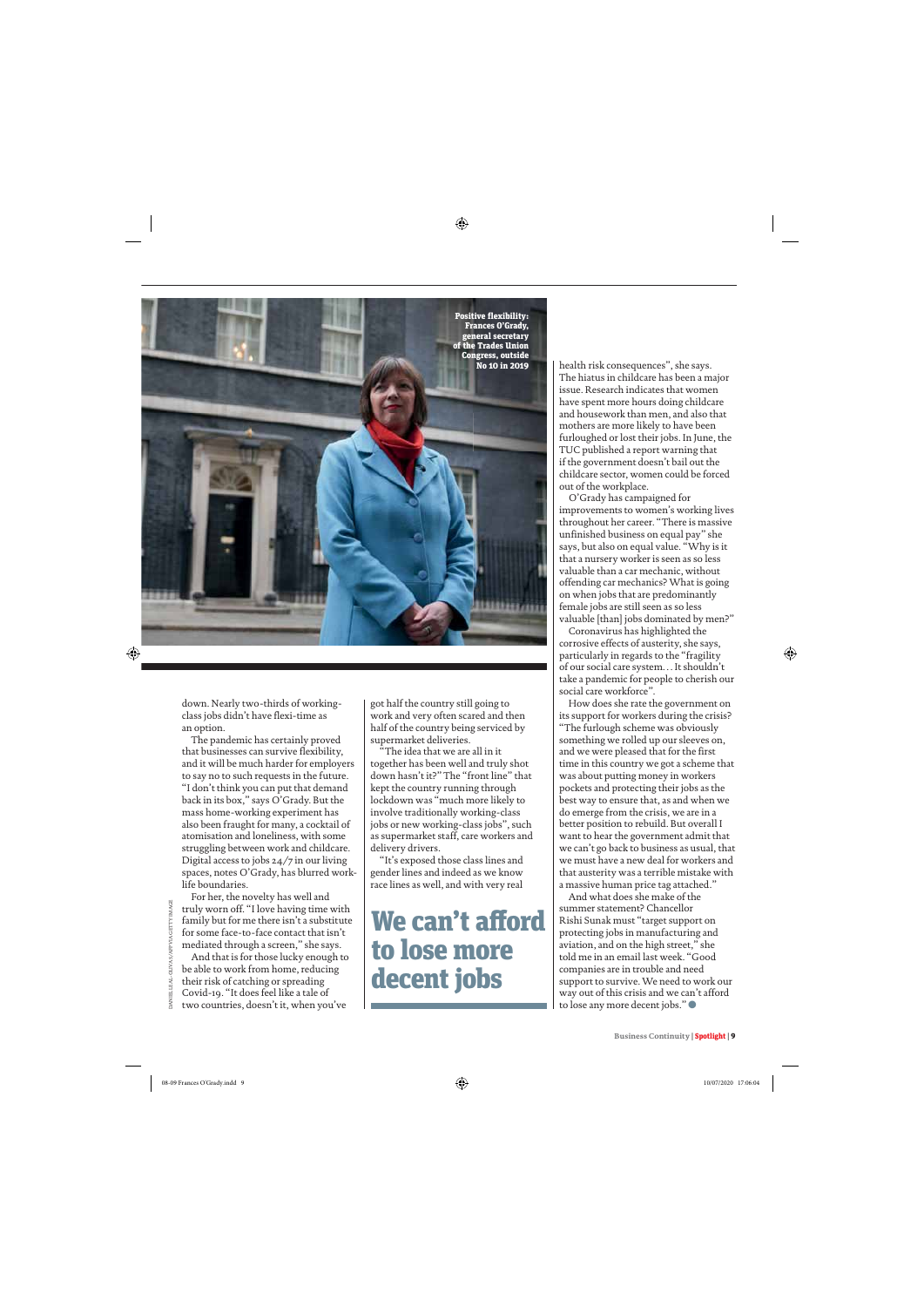# How automation can help SMEs get back on their feet

**Gary Turner**, UK managing director at Xero UK, on how emerging technologies are affecting businesses in these testing times

#### IN ASSOCIATION WITH



#### 10 | Spotlight | **Business Continuity**

#### The negative impact of Covid-19 is hard to see past at the moment, but once we are on the other side, do you think it will be a reset moment for SMEs?

Until now most small firms have been rightly focused on survival, given the huge uncertainty they have faced. Many are now starting to recover, rebuild and look to a better future.

Amid this catastrophic backdrop there have been thousands of small firms making radical changes to their business models and working patterns through digitisation.

Those businesses operating traditionally are now discovering that digital processes offer far greater scalability and resilience. Covid-19 is accelerating this transformation. Small firms that were not using cloud computing or automating certain processes will be considering such technology now. With more than 600,000 small business customers in the UK, we are seeing first-hand how firms are quickly adapting.

For instance, Jules at Home, a village shop near Northampton, has moved all trading online since the pandemic. The firm has diversified its product range to meet increased demand for garden products and is

using e-commerce platform Shopify in its full capacity to support sales. As a result, the firm has grown its customer base and increased revenues. Going online is improving their cash flow, raising their profile locally and has even made them question the need for a physical store.

To support such small businesses, we are doing all we can to make accounting, tax, and payroll more simple, smarter and seamless to create the right conditions to recover and rebuild. Through data, AI and machine learning, we are able to give small firms deeper insight into their business. This helps them make more informed, and ultimately better, decisions.

#### How can AI and automation help small businesses pick up the pieces and move forward following the pandemic?

Small businesses will become increasingly digital at their core. Everything will be digital because it will have to be. In recent weeks, we have all seen the benefits as technology take up has accelerated. That will only increase.

AI and automation can help small businesses to streamline timeconsuming processes so they can focus on the most important things like

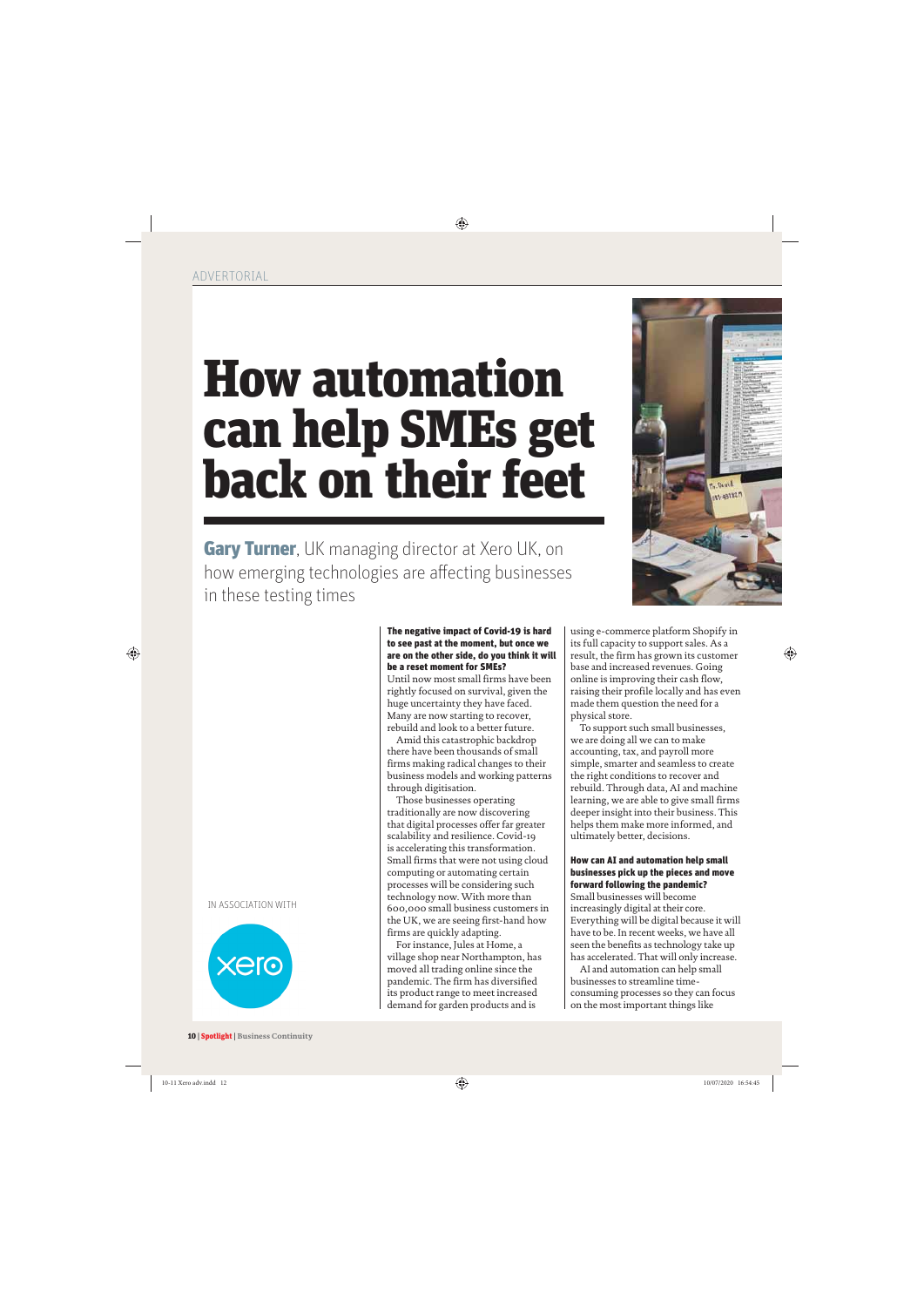

getting their business up and running and serving their customers.

In the short term, platforms like Xero can help small business owners get a better understanding of where their firm is right now. We know from Small Business Insights, our snapshot of the health of the small business economy, that at any one time only 50 per cent of firms are cash flow positive.

We have launched Business Snapshot, our new tool in pilot, to enable firms to view their critical metrics in real-time. It gives them insights into their company's income, expenses, gross and net profit, cash and balance sheet. As a result, business owners can understand their current performance and take action.

There will always be a need for real people's skills

In the medium to long term, such technology helps business owners to forecast more accurately and plan for the months ahead. Making better use of digital tools is about being better prepared, improving business resilience and driving performance.

Small businesses are having to rapidly transform. They are moving from being analogue at the core to being digital at the core – and automation and AI will be key.

To help small firms with this transformation, we would like to see the government provide tax relief to small firms to reskill and upskill in critical digital technologies. We would also like to see the government improve awareness and access to digital training to help firms rebuild.

#### In 2020, what are the most developed examples of AI or automation for SMEs already in use?

AI and automation encompass everything from chat bots to data analysis. It is used to help businesses create more personalised experiences for their customers and drive revenue. It is also used to free up employees from routine and repetitive tasks that take time.

Just look at accounting. Platforms like Xero use AI and machine learning to help accountants save time by cutting out data entry and administration tasks. This frees them up to provide more strategic advice to their clients.

Another example is an AI or machine-learning enabled smart assistant like Siri. Our Business Rewired report found that 12 per cent of small business owners use a smart assistant to organise their personal life while just 3 per cent use one to help run their business. However, our research found that such smart assistants will become much more widespread in business within the next ten years.

#### Many are concerned about the impact of automation on people, but research shows just 5 per cent of jobs are fully automatable. What will this mean for SMEs and how will the roles of "people" change?

Automation and AI will increasingly handle monotonous and manual tasks. For employees and business owners, it will mean less number crunching, fewer human errors, less invoicing, fewer pieces of paper and less laborious data entry.

But in this environment, people and relationships will remain extremely important. That level of human interaction will not disappear, it will be augmented by technology. When communicating with customers or employees, a human approach will always be needed.

AI and automation will lead to fewer low-value jobs but more high-value jobs. No matter how advanced the automation, there will always be a greater need for people with soft skills and their creativity, collaboration and cooperation.

Technology like AI and automation helps make life a little simpler, more seamless, and smarter for small business owners. In doing so, this can create the right conditions to help these small businesses to recover and rebuild in the months ahead.  $\bullet$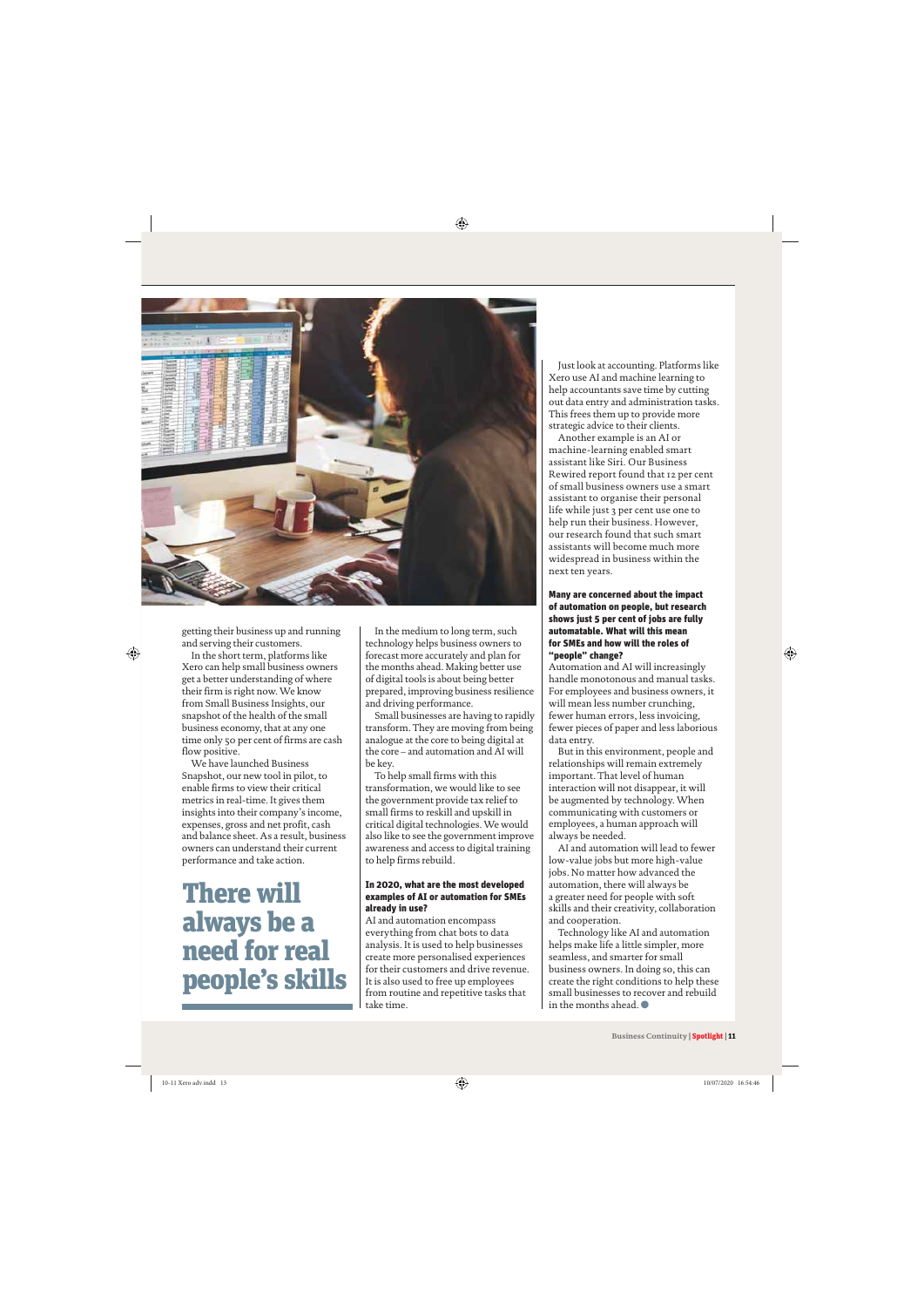# New normal, old divides?

**The home-working revolution has not affected all workers and regions equally. By Jonny Ball & Ben Walker**

**C** oronavirus has ushered in huge<br>changes to working patterns at a<br>breakneck speed. Companies has changes to working patterns at a breakneck speed. Companies have adapted quickly to a new dispensation in which all employees who can work from home, do work from home. The watercooler chat has quickly disappeared.

Last year, long before the Covid-19 crisis, the Trades Union Congress (TUC) published analysis showing that, despite a steady increase in home-working over the previous decade, years after technology had made it possible, "not enough bosses [were] giving their workers the option of home-working". The TUC lamented a lack of trust in employees, which it said was preventing change even though evidence showed the clear productivity benefits of home-working.

Now, within months, nationwide lockdown has forced employers to expedite a home-working revolution. But it hasn't impacted all workers equally.

Pre-lockdown, managers were more than twice as likely to work from home than the average employee and a plurality of pre-Covid home-workers were highskill professionals. The wide disparities between sectors, industries, classes and income groups has persevered into the coronavirus era. YouGov data from April shows that in the generally low-paid hospitality and leisure sector, where the workforce is dominated by younger employees in more precarious roles, only 10 per cent say they can work from home. In well-paid sectors such as accountancy, financial services, and media and

advertising, 66 per cent, 73 per cent, and 74 per cent say they can work from home, respectively.

There are regional variations, too. Almost half of London workers say they can work from home effectively (the plush Royal Borough of Kensington and Chelsea had the highest concentration of pre-Covid home-workers), compared with under a third in Wales and the North East. This all-too-apparent divide has been exposed in the greater susceptibility of low-income workers to Covid-19.

CEOs of large transnational companies, including Barclays and WPP, have predicted the end of crowded offices, central business districts and mass commuting. There are clear financial benefits for such firms: a PwC survey in May showed a quarter of chief finance officers were exploring real estate cutbacks. The market in city-centre office space looks doomed. Martin Sorrell, the WPP founder and S4 Capital executive, said he spent £35m a year on property, a sum he would "rather invest in people".

But the emancipatory vision of independent home-working may not quite live up to its promise. Some employees are reporting deteriorating mental and physical health, with increased stress, longer hours and unhealthier lifestyle choices.

The virtual office looks set to be one of the more enduring effects of the pandemic. But the new normal may not eliminate old problems and inequalities, and many workers may miss the water-cooler chat.



#### What percentage of workers in each industry say they can do their job from home?

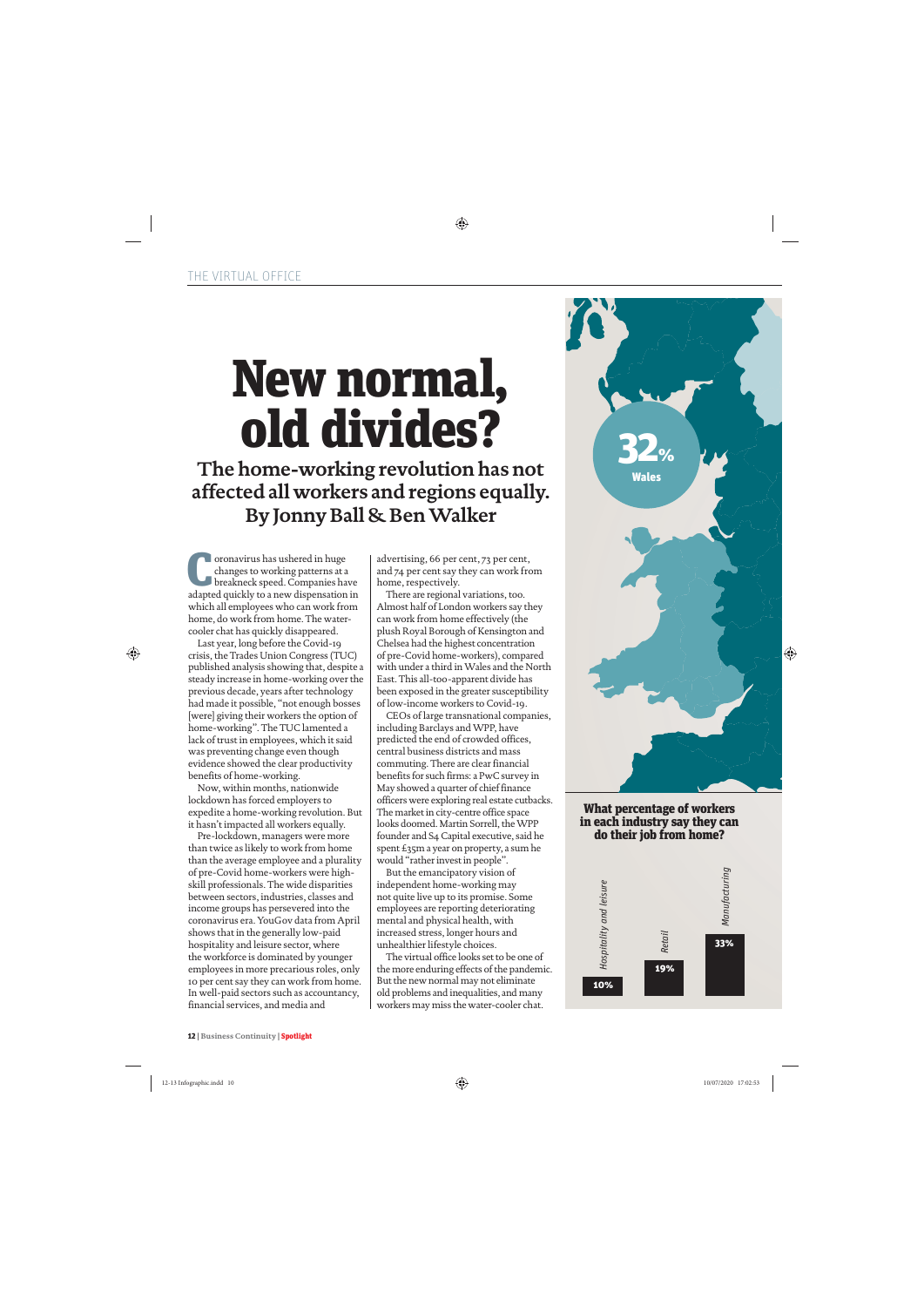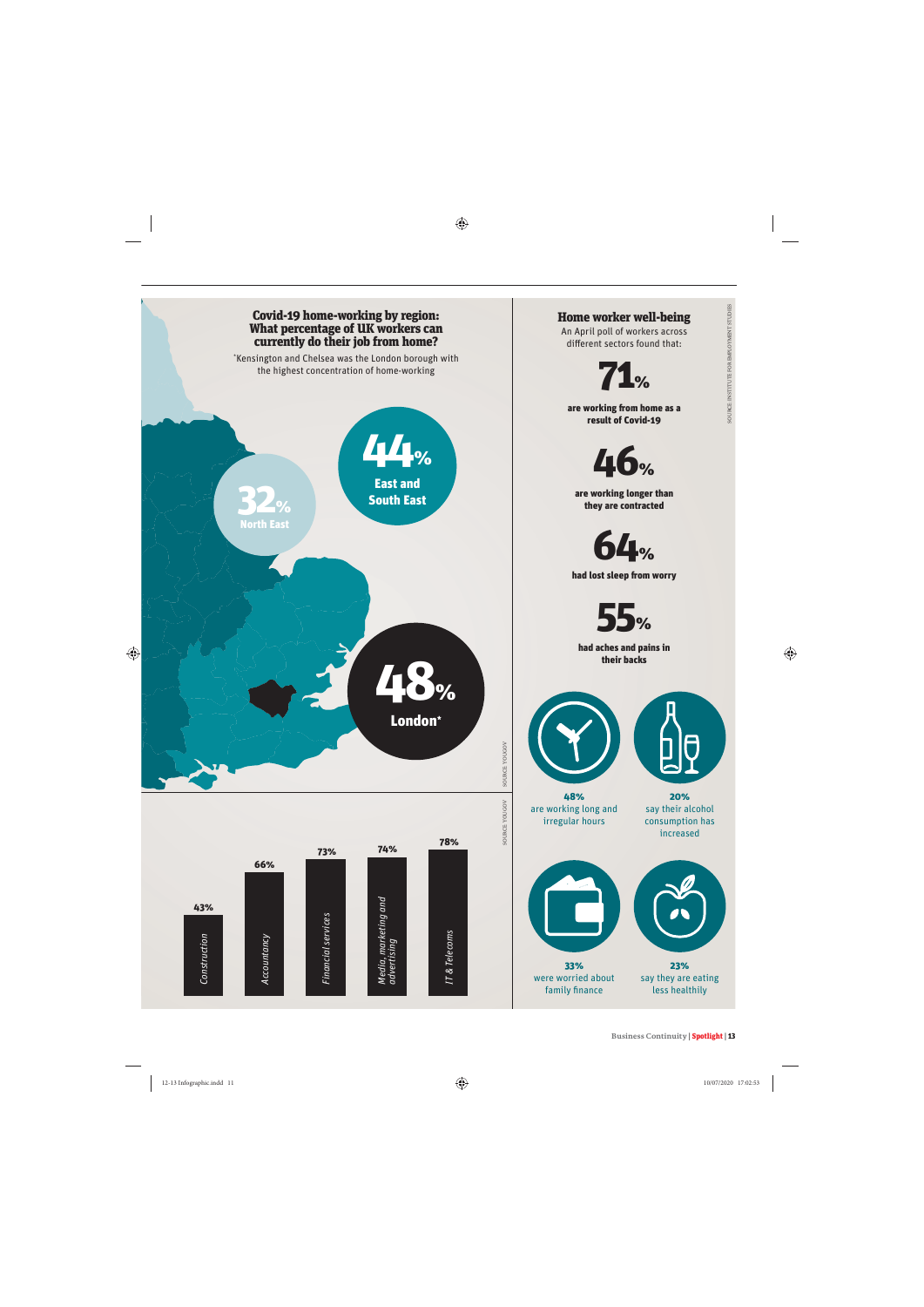

# Inside the UK's furlough scheme

**The Coronavirus Job Retention Scheme has kept businesses afloat. HMRC's CDIO Mark Denney led the team that built it. Interview by Oscar Williams**

I alte March, Mark Denney received<br>an unusual call from a senior policy<br>official in Number 11. "They said<br>'we've got something that we need you n late March, Mark Denney received an unusual call from a senior policy official in Number 11. "They said to do'," recalls Denney, the chief digital and information officer for Her Majesty's Revenue and Customs. "It's something very different from anything HMRC has done before."

Over the following four weeks, Denney led a 200-strong team to deliver the technology underpinning one of the most ambitious forms of economic intervention in British history. The Coronavirus Job Retention Scheme (CJRS) launched on 20 April and now supports the incomes of more than 9 million people. It is set to end in October.

The government has a complicated history with technology. The Civil Service's digital transformation projects often arrive late and over budget, and some observers expected that the furlough scheme would be beset with the same issues that had characterised the bonfire of projects that came before it.

But when it launched in April the scheme went off without a hitch, processing furlough requests of more than a million workers within the first eight hours. The next day the scheme appeared on the front page of the *Financial Times*, featuring a series of quotes from chief executives singing the praises of the service and the technology underpinning it. Tim Foster, the co-founder of London-based Yummy Pubs, told the newspaper it was the "most painless experience so far during the lockdown".

Unlike most of HMRC's projects, the CJRS was delivered not by a legion of digital experts stationed in HMRC's grand Westminster headquarters or in one of its many regional offices, but by a distributed team that had only started working remotely less than six weeks earlier. Denny and his team had finished transitioning HMRC's 55,000-strong workforce to home-working set-ups just a week and a half before he received the call from Number 11 asking him to get to work on the project.

"Transitioning to remote working was the first thing we had to do and it was a really big piece of work," says Denney. "At the time we had a network capacity of about 9,000 people. We had a network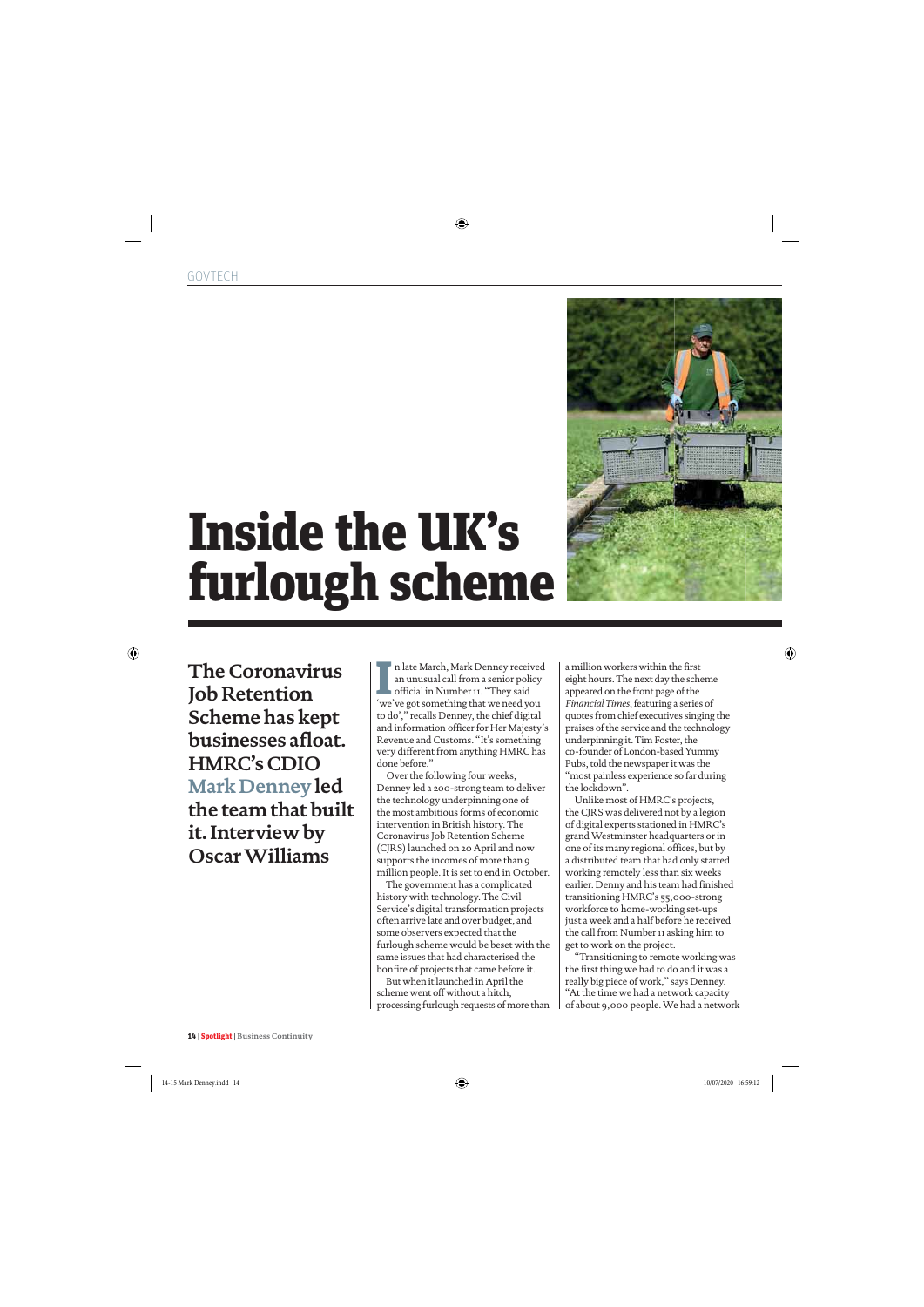



### "It was nothing like anything we had before"

upgrade that was in flight but it wasn't going to be delivered for nearly eight weeks. I got the team together and we condensed that timeline into five days."

The network landed on the day everyone went home. "We had one day when it was very, very bumpy as we settled the service down," says Denney. "It's been almost seamless since that point and in a way it's kind of revolutionised work getting done within HMRC."

Once HMRC's staff had been moved on to the remote network, Denney's team had to transition the organisation's thirdparty suppliers over too. "They need to patch into provide services to HMRC," says Denney.

The timings for the remote working project were ambitious, but those for the Coronavirus Job Retention Scheme were even more so. "Number 11 made it clear that this was important for the country and the Chancellor wanted it fast," Denney recalls. "When we're looking at something of this magnitude – and it was a brand new service that was nothing like anything we'd built before – you're really looking at something between nine and 15 months."

Denney and his team "took a look at the component parts, what we'd need to build and keeping the plan ruthlessly simple, we agreed to four weeks", he says. "It must have been a moment of madness."

At the same time, Denney also agreed to build the technology underpinning the Self-Employment Income Support Scheme and a service for statutory sick pay. Between 200 and 300 people were working in parallel on each of the two former projects. A team of just five people, including content writers and designers, built and designed the website powering the furlough scheme. Denney says they were empowered to make decisions quickly.

A major challenge was that HMRC is set up to collect money, rather than handing it out. "So what we had to do is turn the pump around, turning ourselves into a payment out function, which is quite profound for HMRC. There was a big digital front end piece – how are you going to design the screens, the service?

It then connects to a more established back-end infrastructure that sends out the payments and does compliance," says Denney.

A former banking CIO, Denney worked at Barclays before joining HMRC at the end of 2019, taking over from Jacky Wright who ended her UK government secondment to return to Microsoft as the organisation's chief digital officer. "People think the government is in the dark ages when it comes to digital capability, but we have an incredibly modern, cloudbased platform and incredible talent," he says. Most of the furlough scheme runs on a platform supplied by Amazon's technology division AWS, whose work with HMRC has proved contentious given the level of tax Amazon pays in the UK.

Before the scheme went live, HMRC trialled it with trusted partners. Was Denney nervous? "When you build something so quickly, you always stand back and think: 'Is it going to work?' For the first day or so there were a few tiny little wrinkles that we had to iron out, but nothing visible for anyone using the platform. For all intents and purposes, it's basically been absolutely seamless." The scheme has cost the UK a total of £27.4bn to date. "It's definitely done its job to support the country," he says.

The self-employed scheme went live just a few weeks later in early May. Denney's team knew they would have to process around 3.5 million requests in three and a half days. To overcome the surge in demand at peak times, the team would let in 100,000 people and hold another 50,000 in a virtual waiting room.

Denney, who is due to leave HMRC later this year, is well aware of the huge demands that have been placed on his teams. "The thing is you couldn't run an organisation at this pace indefinitely," he says. "You can do it for something like this where there's a huge amount of pride and people want to do the right thing; you can ask miracles of people and turn the whole place on its head for a period of time, but it's not something you can do for ever." $\bullet$ 

*A version of this article first appeared on NS Tech*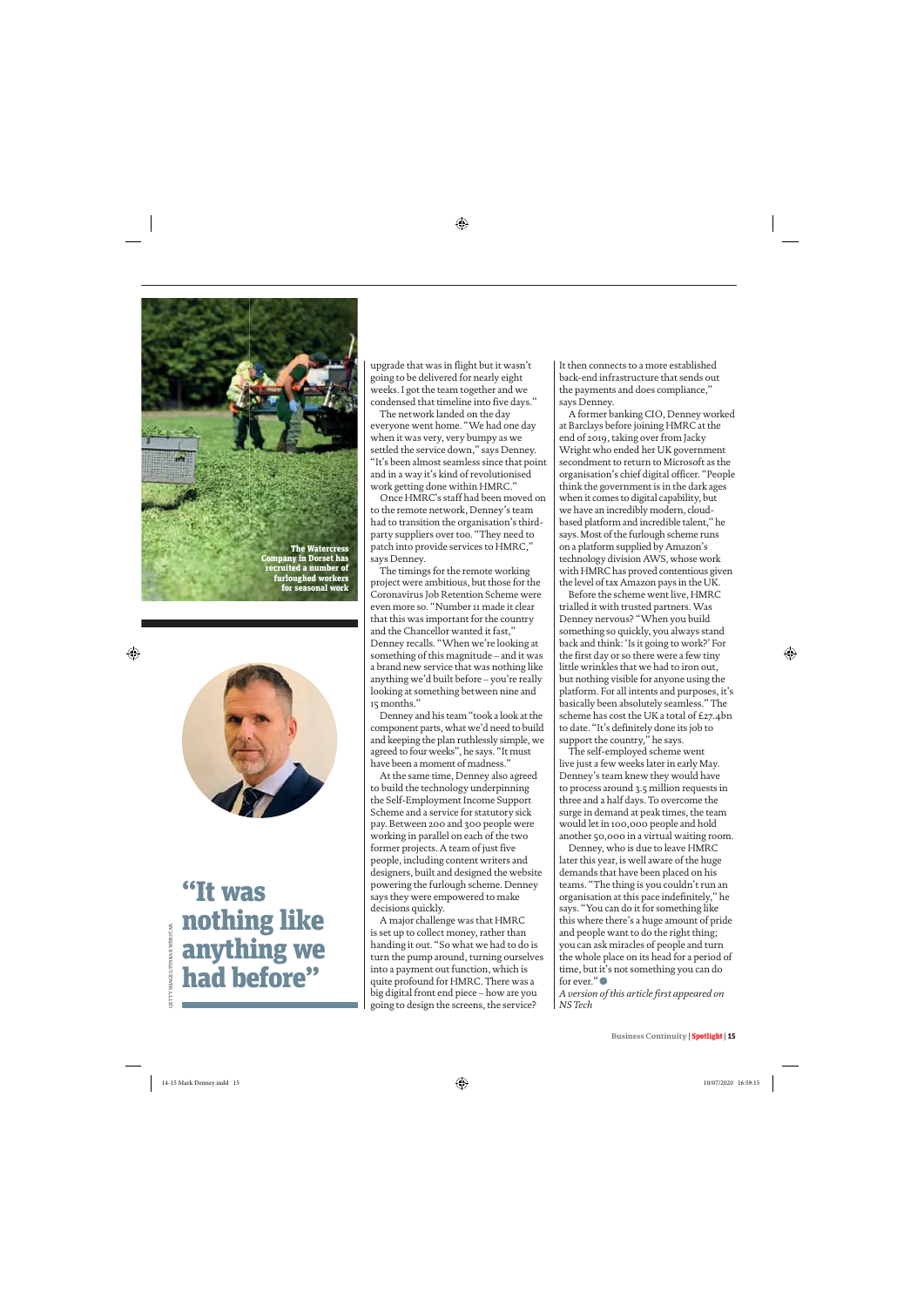## The National Lottery in the time of Covid-19

### Nigel Railton,

Camelot CEO, on keeping a national institution running through the coronavirus crisis

IN ASSOCIATION WITH



The implications of Covid-19 have thrown up incredible challenges for businesses – and that has not been any different for us at Camelot. We have had to move quickly and adapt to an ever-changing situation, while continuing to meet our licence and integrity obligations.

The pandemic hit us earlier than many when one of our employees was diagnosed with Covid-19 in early March. Thankfully, they made a full recovery, but it meant immediately closing our head office. The vast majority of our workforce has been working from home ever since.

While we have had to drastically change the way our business operates, we have also seen this as an opportunity to make changes for the better. Through the strong foundations laid over the past three years and a dynamic approach, we have been able to meet this challenge.

National Lottery players raise over £30m every week for good causes, funding for communities, sports clubs, museums and heritage sites in every corner of the UK. This has never been more important than it is now, with National Lottery distributors committing up to £600m of funding to UK charities and organisations to help tackle the impact of Covid-19.

Our response to the pandemic was designed to not only preserve this funding, but to protect our employees, 44,000 retail partners, and our players.

Many employees already had the ability to work remotely, but we needed to equip all of our Contact Centre advisers with the right tools to

do their job from home – and have been operating a fully functional "virtual Contact Centre" since March. For those who have to be on site through necessity for their role – such as those operating the National Lottery draws and in our Distribution Centre – we have implemented detailed social distancing procedures to protect them.

Retail – which normally makes up around 70 per cent of National Lottery ticket sales – has continued to be incredibly important to us. Although we took our retail representatives off the road during lockdown, the team has continued to work closely with our retailers throughout the period to maximise safety – including encouraging players to only buy tickets in retail if they were already in store doing an essential shop, and providing guidance on the safest ways to claim prizes while minimising contact.

We have seen a significant increase in downloads of the National Lottery app and traffic to our online channels, and have been continuously focused on making our well-established responsible play tools the best they can be. As the initial crisis recedes, some customers will return to their former routines, while many will continue to play online. Whatever happens, we remain committed to our longstanding approach of lots of people playing a little.

Covid-19 has taught us lessons as a business and as a society. It has strengthened my belief that the National Lottery is a powerful force for good and I am determined to continue to spread this message far and wide.  $\bullet$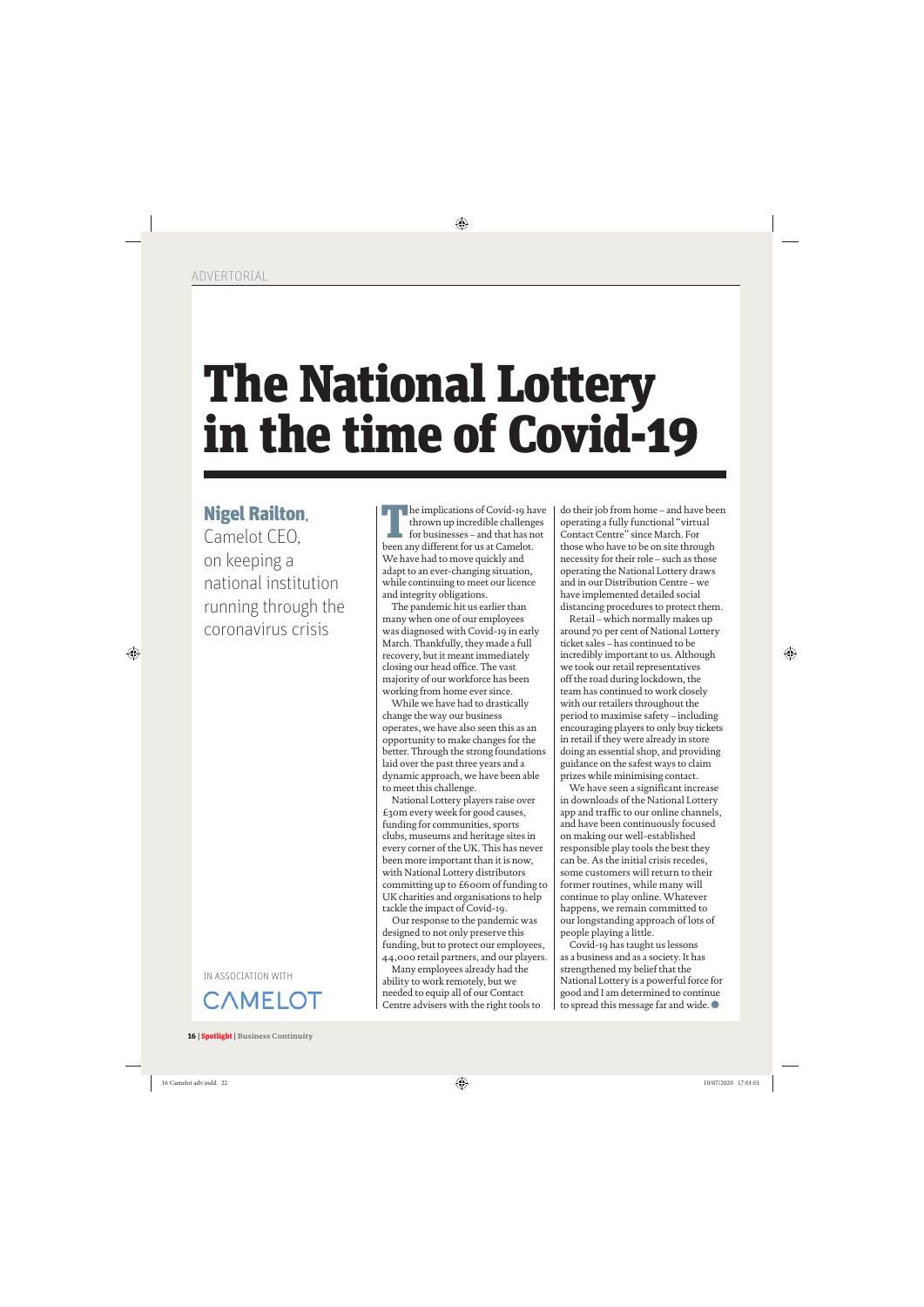### **What new tech will transform virtual working? By Laurie Clarke**

# Beyond Zoom

 $\blacksquare$  he coronavirus lockdown has seen a boom in remote working. With tech giants like Facebook and Twitter granting their employees permanent home-working status, the virtual office has become a long-term prospect. Beyond Zoom – the videocalling platform that quickly superseded Skype as the king of teleconferencing – what other tools are on the horizon?

For knowledge workers, homeworking has offered benefits such as skipping a lengthy commute, having more leisure time, and spending more time with family. According to Deloitte, 54 per cent of those currently working from home because of lockdown say they would like to work from home more often once restrictions are fully lifted. Just 11 per cent say they plan to work from home less often.

This research found that since the start of lockdown 58 per cent of workers have used at least one new type of technology for work. For those who were previously office based, 75 per cent have used at least two new types of technology. But as we've struggled with unreliable wi-fi or been baffled by the mute button, it's clear that more advanced tech is still a long way from mainstream adoption.

Could that change? Virtual reality (VR) has been hailed as a potentially groundbreaking remote working tool for decades. VR headsets can make you feel like you're in the same room as someone



thousands of miles away – sensors on your hands can even communicate the non-verbal flourishes. Goldman Sachs has predicted that virtual and augmented reality (AR) – technology that overlays the physical world with digital imagery – will become a \$95m market by 2025.

Facebook has thrown its weight behind such tech to support future home-working. "VR and AR is all about giving people remote presence," Mark Zuckerberg told the *Verge*. "So if you're long on VR and AR and on video chat, you have to believe in some capacity that you're helping people be able to do whatever they want from wherever they are." Facebook is working on VR that will allow employees to walk around virtual versions of its

offices and interact with colleagues.

Virtual and augmented reality is already used to train staff in industries such as manufacturing and healthcare. Walmart delivers training through Oculus Rift VR headsets that instruct on scenarios like navigating the busy shop floor on Black Friday. The company expected to have delivered more than two million training modules by the end of January this year. Surgeons are also among those testing out new skills in a virtual environment. The International Data Corporation predicted that global expenditure on AR/VR training will reach \$8.5bn by 2023.

"Many have argued that the pandemic has created a defining moment for XR," says Alex Naressi, managing director for R&D, Accenture Interactive. XR or X reality, is a form of mixed reality that merges virtual reality with sensor networks. "However, it's too early to make predictions as to whether XR will replace video conferencing," says Naressi. "A more likely alternative is that XR will evolve and coexist with the generations of video conferencing to come."

Peter Hirst, senior associate dean for executive education at MIT Sloan School of Management, says that for decades, Second Life type technologies for the workplace have existed, where you can navigate a realistic representation of real life as an avatar of yourself. Software exists where you can mill around in acoustically realistic spaces, where voices are louder the nearer they are. Hirst says during lockdown, MIT students have built a realistic representation of the campus in Minecraft, which prospective students can wander in place of a physical tour.

Awareness is one reason why this tech is not yet mainstream. "But probably more importantly there is a bigger technology hurdle and or a learning curve and or almost nervousness or intimidation factor for people to try out something like that and to adopt it," says Hirst. The longer so many continue working from home, the more they could gain widespread appeal.  $\bullet$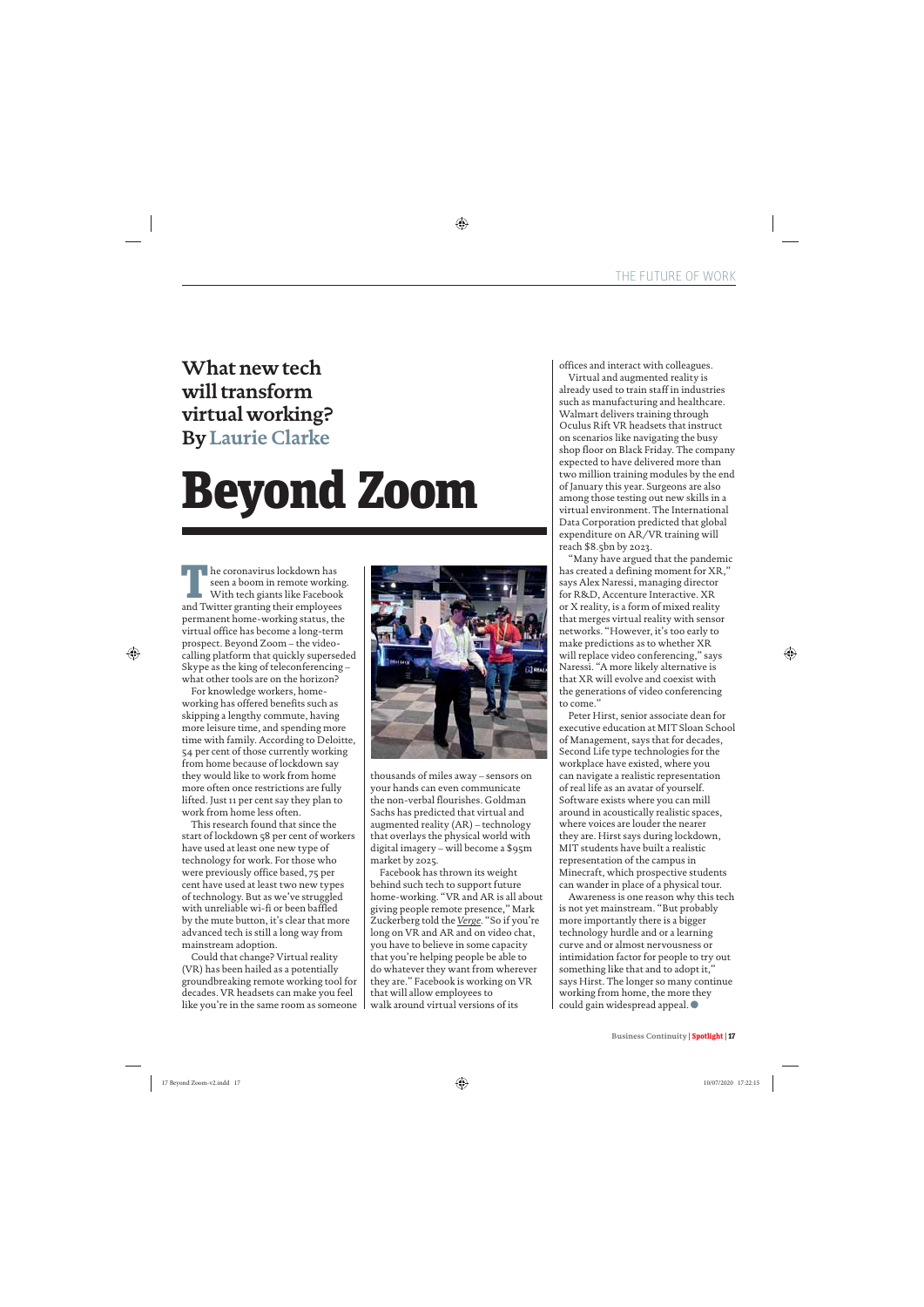# Adapting to a Covid-safe workplace

Amazon has worked hard to create a safe workplace in response to Covid-19

IN ASSOCIATION WITH



hese are unprecedented times.<br>For individuals, young and old<br>for companies, large and small,<br>day-to-day life has changed in ways. For individuals, young and old, for companies, large and small, day-to-day life has changed in ways we could never have expected just a short time ago. As a large company, we have committed to leveraging our scale for good, and are using our ability to innovate quickly to support communities worldwide. Amazon is providing the government with logistics support to deliver test kits to homes around the country.

From the outset of the global pandemic, nothing has been more important to us than ensuring the health and safety of our employees. We expect to invest approximately \$4bn globally in Covid-related initiatives between April and June this year. This includes spending more than \$800m in the first half of the year on Covid-19 safety measures. In fact, we are proud to say we have made over 150 process updates – including enhanced cleaning and social distancing measures – to keep our people safe. We have distributed personal protective gear, such as masks for our employees and implemented temperature checks across our operations worldwide.

We are redeploying team members to perform safety-related tasks and audits at all of our sites, such as "social distancing ambassadors" and team members helping with temperature checks. We have staggered shift start times and break times, spread out tables



in the break rooms, and suspended exit screening to ensure ease of movement near main entrances.

We increased pay for hourly employees by £2 per hour from March until 1 June to thank our teams at the height of the crisis. Our operations teams have been on an incredible journey over the past few months, and we want to show our appreciation with a special one-time Thank You bonus. Front-line employees and partners, who were with the company throughout the month of June, will receive a bonus of £500 (£250 for part-time employees).

For our partners, such as delivery drivers and seasonal employees, who may be facing financial hardship or quarantine, we established a \$25m relief fund. We are also striving every day to support our customers and

We'll invest \$4bn in Covid-related initiatives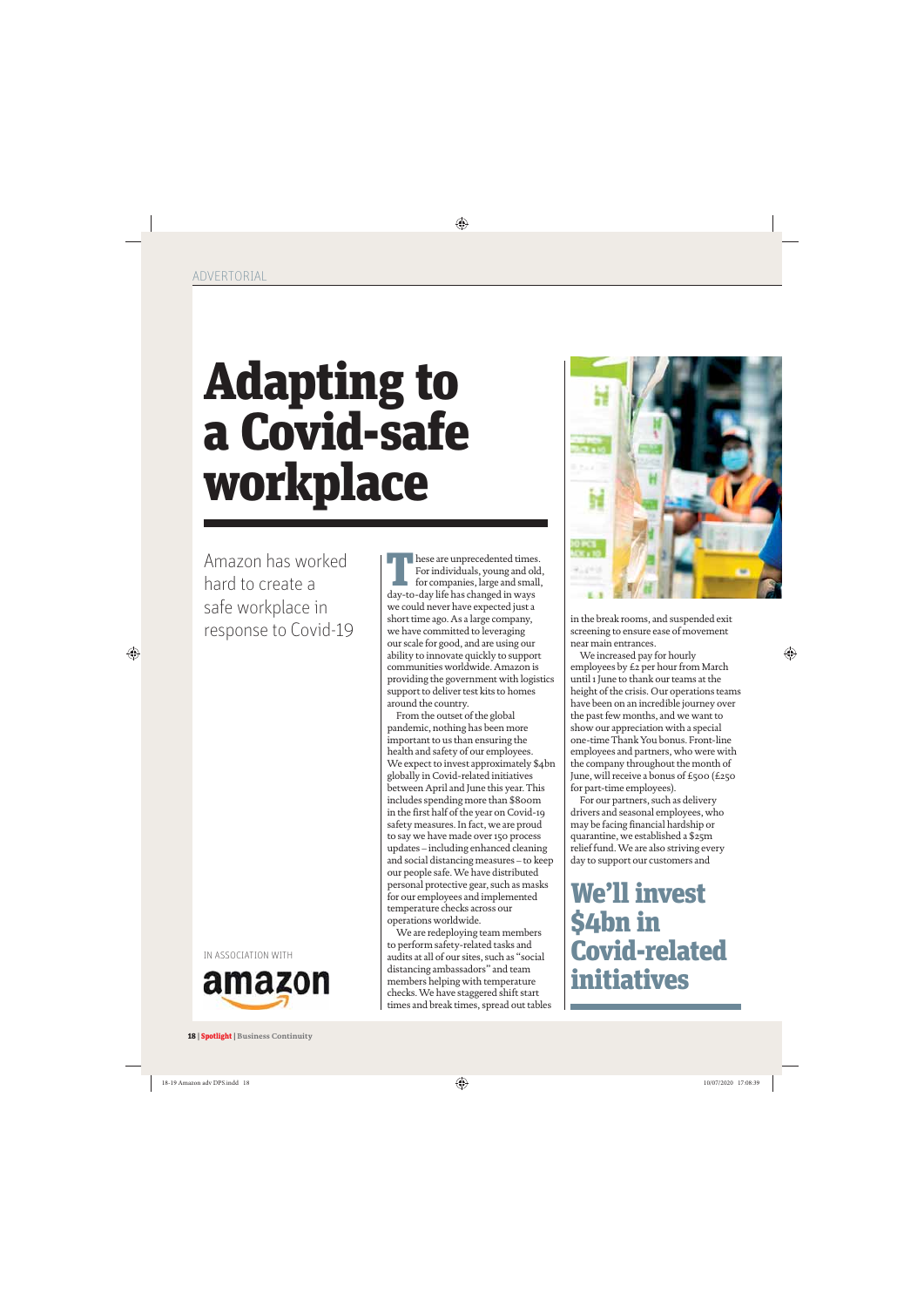

communities, opening 15,000 new full- and part-time positions and driver opportunities across the UK in our fulfilment centres and logistics network. People who have joined include many whose work was impacted by Covid-19, from a sky diver, pilot and scientist, to a pub landlord, recruitment consultant and scuba diver.

We believe Amazon has a unique role to play providing a service for customers to get goods they need for their families without leaving home.

Across Europe we have committed 21 million to support those most affected by the pandemic. We are providing students with online STEM courses and supporting virtual classrooms with no-cost resources from AWS and Amazon Future Engineer. Free content is being provided to customers such as books, music and video available on Amazon devices and we are delivering three quarters of a million healthy breakfasts to families around the UK, thanks to a partnership between Magic Breakfast and Amazon.

Our leaders across Amazon are meeting every day to consider the situation and consult with medical experts to ensure the safety for our sites, employees and customers in the UK and across the world.  $\bullet$ 

AMAZON

### Creating more resilient small businesses

Amazon is working to help small businesses recover from the coronavirus pandemic

#### **IN RECENT MONTHS**, the

pandemic has meant small business owners, and businesses of all sizes, have been forced to rethink how they operate.

Amazon and small business support network Enterprise Nation have launched the Amazon Small Business Accelerator, a support programme for more than 200,000 small businesses across the UK to help them recover from the impact of the pandemic and lockdown.

Amazon is working with the British Chambers of Commerce (BCC) to help businesses reopen and kick start the economy. As a partnership, Amazon and the BCC are enabling up to 1,000 businesses across the UK to tour Amazon Fulfilment Centres to see how we have implemented a range of measures to keep staff safe, while continuing to serve customers.

"Small businesses are the lifeblood of the economy and by helping them we can help families, communities and the UK bounce back more quickly," said Doug Gurr, UK country manager at Amazon. "We have a long track record of supporting entrepreneurs and small businesses, with more than half of all products sold on Amazon stores coming from our selling partners.

"Many businesses have found their way through the crisis by providing goods and services online," Gurr said. "Now the Amazon Small Business Accelerator with Enterprise Nation will provide thousands of offline and online businesses with the tools and support they need to succeed in the digital world, to reach customers through Amazon or any other service."

The Amazon Small Business

Accelerator will help 200,000 small businesses and start-ups through online learning, and will help 1,000 businesses get online in an intensive week-long bootcamp, plus free services, credits, training and support.

Oliver Dowden MP, Secretary of State for Digital, Culture, Media and Sport, said: "It is vital that small businesses are able to develop the digital skills they need to help connect with customers online, expand their offer and drive their company's growth.

It's great to see Amazon and Enterprise Nation joining forces to help thousands of small businesses and start-ups take full advantage of our dynamic digital economy. I encourage any entrepreneur or small business owner looking to boost their digital presence to get involved."

Emma Jones MBE, Head of Enterprise Nation, said: "We have worked with Amazon to support small businesses for many years, but this is our most ambitious and important programme to date. Coronavirus has presented serious challenges for startups and SMEs, and never have more businesses called out for help, particularly with getting online.

"This package of critical support will include tailored guidance for start-ups, recovery advice and then tools for growth to help businesses weather the storm and come out stronger on the other side." Small businesses across the UK can learn more about the Amazon Small Business Accelerator and sign up to the diagnostic here: enterprisenation.com/ accelerator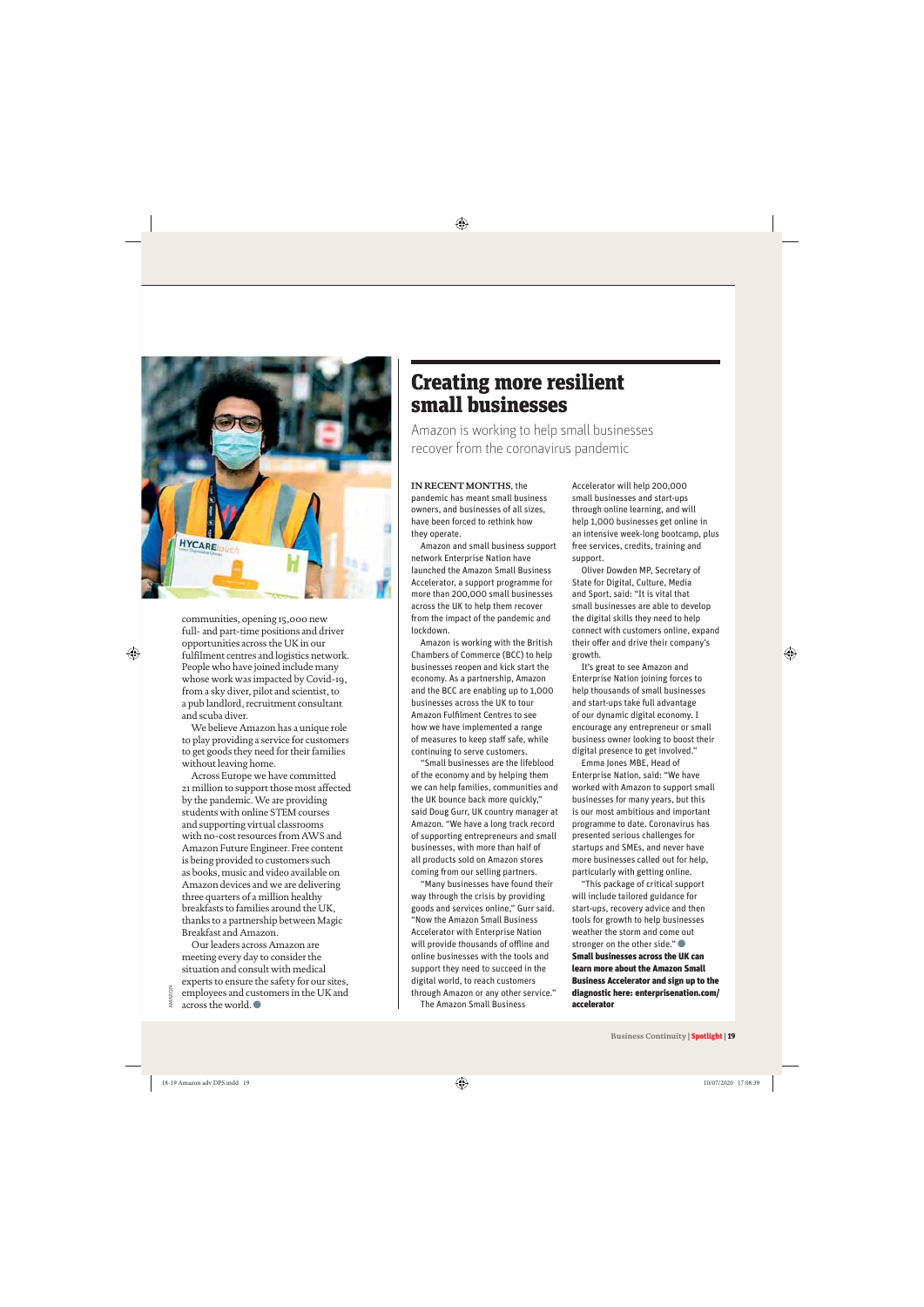

**Covid-19 has paralysed the food and drink sector, but reopening alone won't be enough to get businesses back to their best. By Rohan Banerjee**

**P** ubs have become something of a political football over the course of the coronavirus pandemic. When they were allowed to regnon on a luly. political football over the course of they were allowed to reopen on 4 July, after nearly four months in lockdown, some people rushed to get a round in. Others pointed out that gathering crowds in public houses still poses a very serious risk of spreading Covid-19. While many of the UK's pubs have reopened, a handful have already had to close again because of recording either staff or customer cases of the virus.

But whichever side of that bar you sit on, pubs are a cornerstone of British culture, and also a huge player in the UK economy. According to the British Beer and Pub Association (BBPA), they employ around 600,000 people across the UK, with almost half under the age of 25.

The clamour to reopen them is clearly about more than the yearning for a pint of draught over cans out of the fridge. But in that rush to get businesses going,

questions remain about how to do so responsibly. When pubs reopened two weeks ago, scenes of crowds pouring out onto the streets in central London didn't evidence much social distancing. John Apter, national chairman of the Police Federation of England and Wales, tweeted that it was "crystal clear" that, after a few drinks, people "can't or won't" keep two metres apart.

With business models that thrive on footfall, though, Tom Ledsham, whose family runs The New Inn in Clapham, north Yorkshire, says that any post-pandemic regulations need to be "realistic" – which is not true of some of the government's suggestions, such as keeping music volumes low because customers shouting near each other could increase the risk of transmission. "How do you police that?" Likewise, social distancing, Ledsham explains, "represents a bit of a logistical nightmare, to be honest, especially as there is no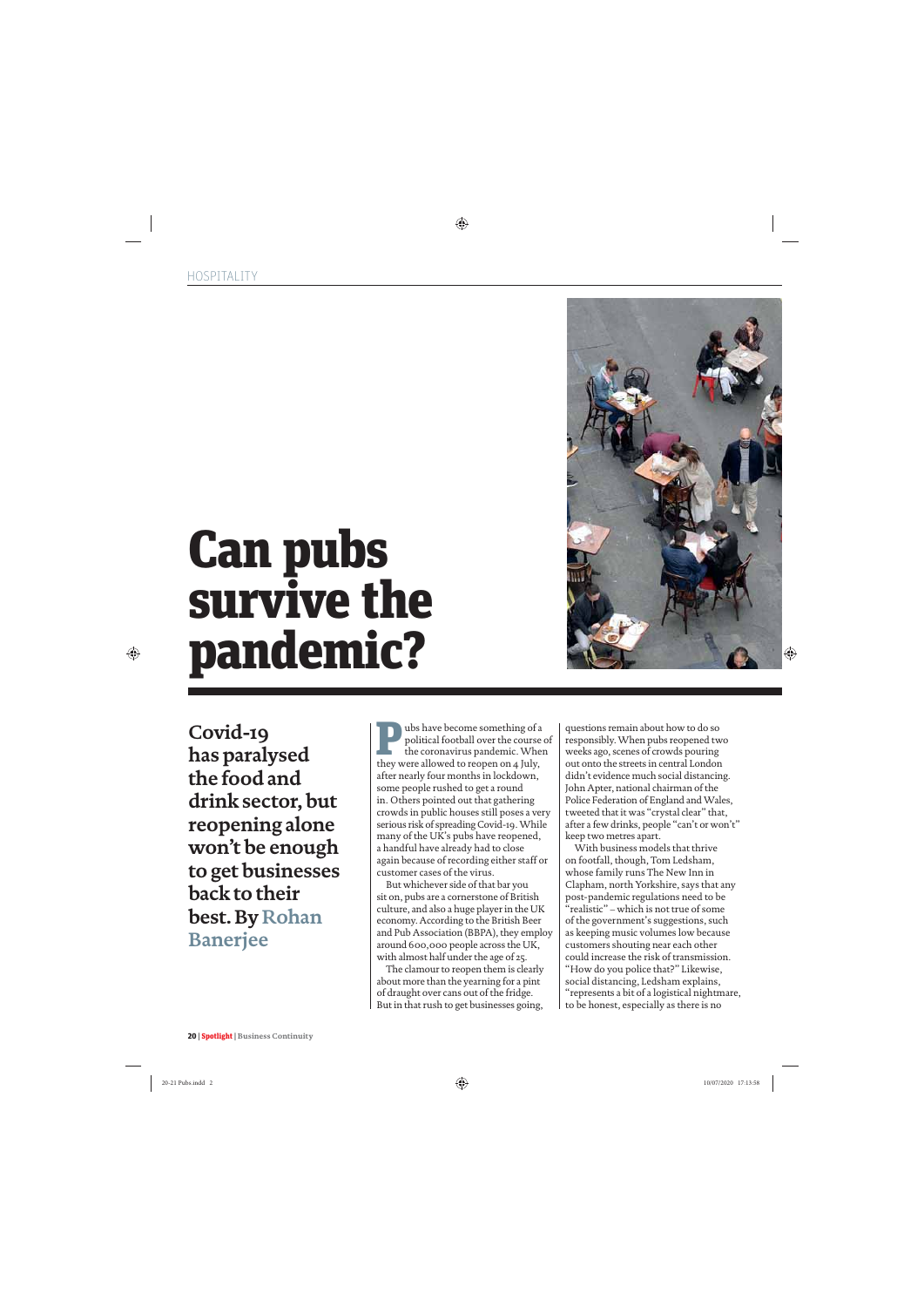

restaurants reopened on 4 July

consistency in the size of venues."

Ledsham "would welcome" fresh impetus to improve hygiene standards in the post-pandemic pub scene, but he believes this can be achieved without putting limits on people's presence. "If Covid-19 means that pubs get cleaner," he says, "then that's a happy side effect. I'm sure most landlords would understand the need to get even stricter about hygiene, and they'd probably embrace it, because they want to keep their customers safe." Many pubs, since reopening, have installed panes of plastic or glass between those behind the bar and those in front of it. But those measures, Ledsham notes, depend on "whether you can afford to do it."

And one publican, who prefers not to be named, tells me that any measures against Covid-19, "while important", should aim not to "detract" from the experience pub-goers have come to

expect. "The problem with glass panes is that you don't want the pub to start feeling like a bank or a post office."

The publican's venue in Nine Elms, south London, has had a "pretty steady" rate of return to business so far, he says. "The perspective from the coalface has been that people have been ready to come back to the pub, and not been as fearful as some media reports may have suggested. People are glad to be back in the pub." On the scenes in Soho, he notes that the "overspill" would have happened on "any busy night out in London before the pandemic", and at some point there's got to be some "appreciation of personal responsibility [on the part of punters] in terms of the safety risks they take. Landlords can't monitor that."

To what extent pubs can implement measures against Covid-19 will come down to cost, too. "Big chains might be able to do a lot more," he says. "Every single pub is different and will have their own take, and their own limitations... The thing is, there were lots of challenges [facing pubs] that were independent of the pandemic."

While the government's unprecedented Job Retention Scheme – which allows businesses to place employees on paid leave and claim a cash grant from the state to cover up to 80 per cent of their wages – helped many pubs to stay afloat during lockdown, it did not offset the numerous operational costs unique to pubs that have remained unchanged.

Ashley McCarthy, the landlord of Ye Olde Sun Inn in Colton, north Yorkshire, is grateful for having been able to furlough his staff. But he accepts that the scheme – which has been extended once already – cannot "go on forever". But McCarthy points out that "we can't afford to bring people back [from leave] until our business is up and running again. That's a cold, hard fact." It could take a while, he says, for trade, let alone profit, to return to pre-lockdown levels, so simply "turning off the tap [of furlough funds]" could cause further problems.

Ledsham adds that without "changes to other stuff", such as rent and taxes, many pubs coming out of lockdown will still struggle to cope with "the same overheads" that they had before. "Say you limit the pub to only 20 customers at a time," he says, "you've still got to think about the business rates, the beer duty and all your other running costs. Unless those are changing, you're asking pubs to cover those same costs with fewer punters coming through the door. It'd be impossible to do that without raising prices on your products."

According to the BBPA, around one in every three pounds spent in pubs goes to the taxman, with the average UK pub's tax bill coming to £140,000 annually. Among the main contributions to this figure are beer duty, leasehold rents and VAT. Beer duty in the UK, which is 54p per pint with a 5 per cent or more alcohol by volume rating, is 11 times higher than in Spain and Germany, and three times higher, on average, than in other European Union countries.

"Well, there you go," says Are Kolltveit, landlord of The Chandos Arms near London's Edgware Road. "I don't think we [publicans] could realistically ask for the government to just throw money at us… it'd be really hard to decide who was most in need. But even a break [from certain taxes] or a reduced rate [of beer duty] for a short period of time would help businesses to get back on their feet quicker."

The UK's decision to leave the EU, Kolltveit stresses, is still an issue, even if the narrative around it has taken a "bit of a backseat" to Covid-19. "Brexit is still nonsense, if you ask me." Kolltveit, who currently employs 10 members of staff, "who are all EU nationals", and who were all placed on furlough, wants "clarity" on immigration policy post-Brexit sooner rather than later.

Reopening pubs, ultimately, is just the first step in the sector's recovery. The challenges that existed before anyone had heard of Covid-19 still exist now. Indeed, as Kolltveit puts it, "These things don't just stop because of the pandemic." $\bullet$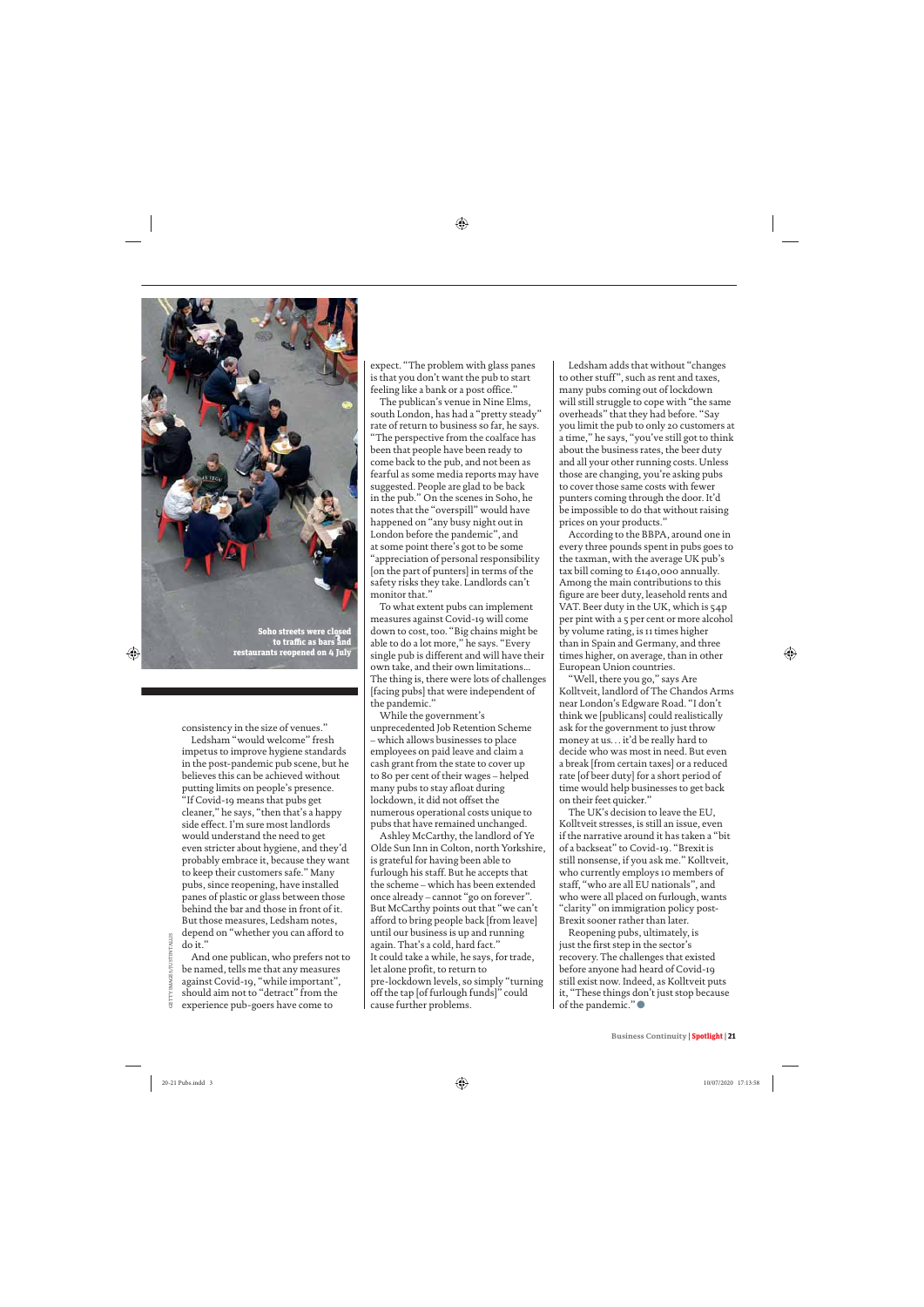### "Peripheral" economies and the crisis

The Economy of Well-Being can be the pathway to recovery for the UK, says **Dr Arunangsu** Chatterjee, associate professor of digital health and education, co-director of the centre for health technology, and head of digital education at the University of Plymouth

IN ASSOCIATION WITH



he UK is focused on reopening the economy – a colossal challenge for even the most fiscally sophisticated, and particularly acute where investment and societal inequalities are prevalent. Take, for example, the South West where I research and educate. Like other peripheral economies, it deals with long-term, deep-rooted low productivity, soon to be exacerbated by the funding deficit for regional development and economic growth as a consequence of Brexit.

Productivity gaps here continue to widen against the UK average and you only have to scratch the surface to reveal an even poorer picture in coastal and rural locations. In fact, productivity is inextricably linked to the rural and outlying nature of the peninsula, which makes accessing markets a challenge for business, and accessing services a challenge for residents, particularly the sizeable elderly population.

As highlighted in Public Health England's report on rural and coastal communities, low productivity and social exclusion go hand-in-hand. Access to health services and a lack of transport to these services were a main driver of social exclusion. This link between health inequality and economic productivity is key to understanding how we should reopen the economy and what the "new normal" could, and should look like. With the Covid-19 pandemic, we have seen how the economy suffers when

our populations' health is at risk. This is where the policy focus on the Economy of Well-Being is crucial.

The effects of the Covid-19 health crisis will stay much longer than the disease itself. A health crisis such as this is bound to exacerbate the pressures on the national health and care systems due to pent-up demand, once all services return to business as usual. There are many negatives that come with this, but it does provide the UK industry with a potential growth market. Over the last three months, we have seen the rapid introduction of digital and eHealth solutions into our health and care services.

The highly regulated health and care market is tough for small and medium businesses to navigate and succeed. Up until now, this is where the EU has come into play. However, investments in health technology innovations were often met with a nervousness or reticence in non-peripheral communities and therefore often difficult to realise on a wider scale.

Covid-19 is a game-changer. The health sector is experiencing a behavioural shift towards acceptance of such innovative products and services that would have previously taken decades, and now this is where the resilience of a peripheral economy, like the South West, really takes hold.

Our older population, coupled with an SME-led explosion of innovation, presents a unique economic opportunity in the ideal test bed for future health and care interventions that can be scaled to a national and international level. Perfect for the organisations who choose to embed the South West lifestyle into their business model.

In embracing the shift towards The Economy of Well-Being and focusing domestic investment towards an integrated, digitally enabled health and social care ecosystem, business can focus on supporting health and care provision across dispersed communities. The peripheral economy becomes the blueprint for the UK economic recovery.<sup>●</sup>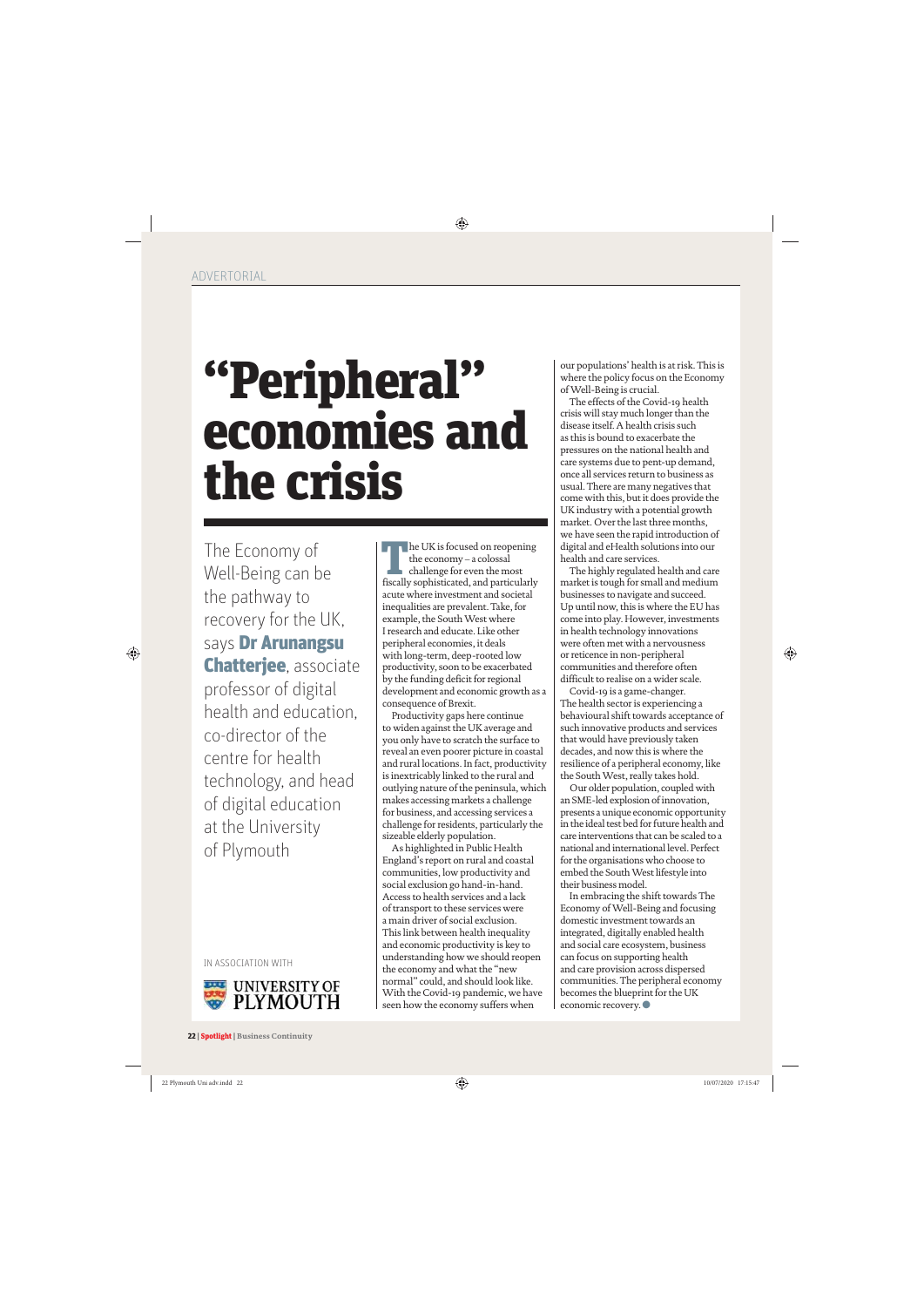### How to do business safely online

**OVERTUAN SURVEY THE PAST OF THE PART OF THE PROPERTY OF SUPPORT OF THE PART OF SUPPORT IN A SUPPORT IN A SUPPORT IN A SUPPORT IN A SUPPORT IN A SUPPORT IN A SUPPORT IN A SUPPORT IN A SUPPORT IN A SUPPORT IN A SUPPORT IN A** organisations across the UK have had to rapidly adapt to new ways of working. Many are supporting their staff to work remotely; others have had to close their physical premises and find alternative ways to reach their customers. The ability to operate over the internet has been a lifeline for many, but with this comes cyber security challenges and greater exposure to online harms.

 We know that cyber criminals are preying on people's fears around the pandemic and, while overall levels of cybercrime have remained stable throughout the outbreak, we have seen a growth in coronavirus-related attacks. Other factors, such as the increased numbers of staff working from home, also present opportunities for cyber criminals to exploit.

 In my role as director for national resilience and strategy at the National Cyber Security Centre (NCSC), I am responsible for helping organisations across the UK raise their cyber resilience. I realise that there will be many competing demands on businesses at the moment but it is vital to spend some time understanding how to strengthen online defences. As a first step, I would encourage SMEs to familiarise themselves with our Small Business Guide, which offers practical solutions on how to improve cyber security quickly, easily, and at low cost.

We have also recently published tailored guidance for smaller organisations that have or are planning to move their operations online. The "physical to digital" advice is a step-bystep guide that enables users to make



**Digitisation has been a lifeline for the UK economy and it needs to happen as securely as possible, says Dr Clare Gardiner, director for national resilience and strategy at the National Centre for Cyber Security**

the transition securely. It is broken down into six key questions that businesses should consider in order to identify current risks and areas for improvement, ranging from what type of technology is currently used, access to IT support, and the legal and regulatory responsibilities that apply.

 As part of the collective management of the coronavirus outbreak, many businesses have encouraged their staff to work from home on a large scale and for a longer period of time than may be usual. It is important that organisations are able securely to set up new accounts and accesses so that staff can log on and communicate from home, and our complementary home working and video conferencing guides have a range of advice to help them do this.

Alongside our support for businesses, we want to equip everyone in the UK with the knowledge that will help protect them online. Our Cyber Aware campaign offers actionable steps that everyone can take to prevent themselves from falling victim to the majority of cyber threats. Taking action to enable two-factor authentication and ensuring apps and software are up to date are effective ways to stay secure. However, the most important thing people can do is have a separate password for their email account, because that really is the key to the kingdom.

While the cyber threat is very real, we believe that by working together the UK can be the safest place to live and do business online, even in these most challenging of times.  $\bullet$